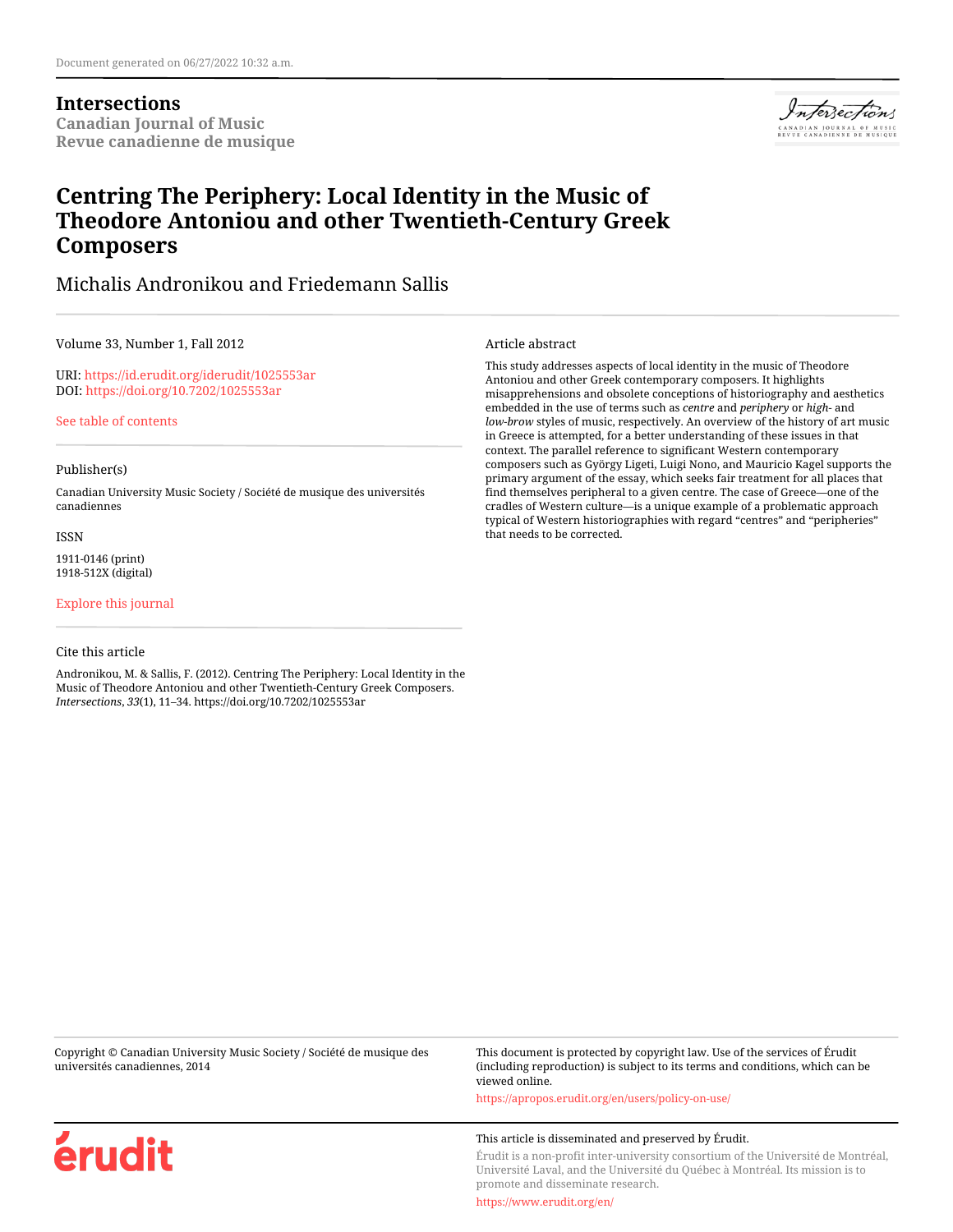# **CENTRING THE PERIPHERY: LOCAL IDENTITY IN THE MUSIC OF THEODORE ANTONIOU AND OTHER TWENTIETH-CENTURY GREEK COMPOSERS**

*Michalis Andronikou and Friedemann Sallis*

People select the past they want and need. —Jim Samson

## **Introduction: Redefining the centre**

The Greek words that constitute the model "peripheral-central" would have never been invented by a group of people who considered themselves peripheral. The etymology of the word *periphery* (*perifereia* = *peri* [around] + *feromai* [I wander]) suggests a line around a closed figure, point, or area, which, of course, is the centre (*kentro*). The well-known last words attributed to Archimēdēs (ca. 287–ca. 212 BCE) the inventor of pi, "Do not disturb my circles," suggest that the concept of centre and periphery has been part of mathematical attempts to apprehend and better understand our world since antiquity.<sup>1</sup> Inasmuch as the centre-periphery model is a very useful tool and is thus ubiquitous in academic writing, categorical terms such these are never neutral.<sup>2</sup> On the contrary, they are deeply problematic, because they are charged with the political interest of those who invent or use them (Psychopaidēs 1997, 13). In historiography, the idea of "peripheral" is often used by those who consider themselves to be "central"—that is, more noteworthy—and is implied in numerous historiographical or cultural ideas and terms such as *orientalism,* "which is not about non-western cultures, but about western representations of these cultures" (McEwan 2009, 62).

Despite the hype and excitement brought on by the short-lived upheavals associated with so-called new/postmodern musicology during the waning decades of the twentieth century, the historiography of art music remains conservatively restricted in a narrow "Western" framework with moveable centres,

<sup>1</sup> The letter pi is the first letter of the Greek words *perimetros* (perimeter or circumference) and *perifereia* (periphery).

<sup>&</sup>lt;sup>2</sup> For a concise history of the application of the centre/periphery concept to music, and particularly to the emerging ideas of Western art and folk music in the eighteenth and nineteenth centuries, see Matthew Gelbart's discussion of the invention of folk and art music (2007, 225–55). For the use of this concept in a discussion of music in the Middle Ages, see Reinhard Strohm's discussion of mainstream and provincial music (1992).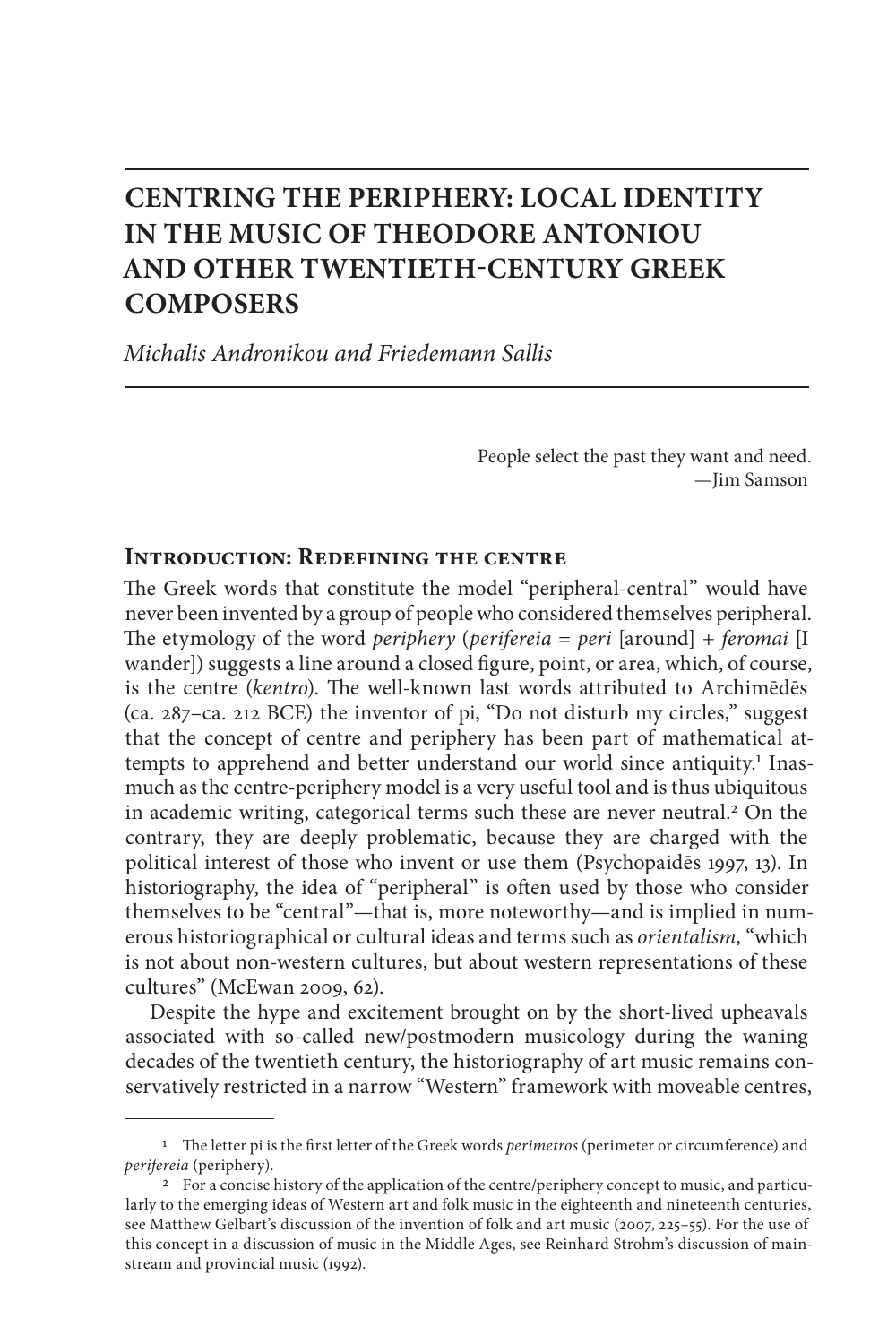depending on the writer's point of view. This lens can lead to distortions and omissions of all sorts, both intended and unintended. For example, according to the American musicologist Richard Taruskin, Iannis Xenakis (1922–2001) was a "Romanian-born Greek-speaking composer resident in France" (2005, 5:77). This is not untrue, but the statement is nonetheless misleading. The fact that both of his parents were Greek, who happened to be sojourning in Romania at the time of his birth because of his father's mercantile business, is not mentioned. His schooling in Greece and his studies at the Athens Conservatory and the National Technical University of Athens until his emigration to Paris for political reasons in 1947 are also omitted. Xenakis is the only Greek composer mentioned in Taruskin's monumental *History of Western Music.* By emphasizing the cosmopolitan aspects of his early biography and blurring his origins, Taruskin effectively homogenizes the composer's identity, allowing Xenakis to be all the more easily assimilated into the list of leading "Western" composers, reinforcing the myth of a globalized and domineering "Western" music. What is at stake in this misapprehension of Xenakis's identity is more than merely a banal example of scholarly negligence.

To begin with, what does *Western* refer to? For the past half-century, *the West* has become a remarkably elastic term. Following the Second World War, white Anglo-Saxon Protestant males would more or less instinctively locate the "West" (also known as "the free world") "in a relatively narrow corridor extending (certainly) from London to Lexington, Massachusetts, and (possibly) from Strasbourg to San Francisco" (Ferguson 2012, 14). During this time, the "West" became more than merely a geographical expression. "It is a set of norms, behaviours and institutions with borders that are blurred in the extreme" (Ferguson 2012, 16). With regard to art music, casual usage of the adjectives *Western, occidentale,* and *abendländische* refers to a geographical point of origin, underscoring the fact that, until the end of the nineteenth century, much of it was composed in the western half of Europe.3 Even when this music was performed on the periphery, such as in Eastern Europe or in the colonial dominions of the Western powers, the places of origin (primarily Italy, France, and Germany) retained control over its reception by supplying the terms and concepts for discourse about it. By the twentieth century, localized production in certain colonial and post-colonial regions began to emerge with recognizable autonomy. The iconic example is, of course, the music of Charles Ives (1874–1954).4 However, as astonishingly original as his work is, it remains firmly tied to musical traditions emanating from Western Europe. By midcentury, the spread of these traditions rendered the adjective *Western* highly problematic. If the music of composers such as Toru Takemitsu (1930–96),

<sup>3</sup> The existence of Western Europe can be traced back to Constantine's decision to build a new imperial residence near the banks of the Bosporus in the Greek city of Byzantium in 330 CE. The division was first linguistic (Greek versus Latin) and later became religious (Orthodox versus Catholic). The Great Schism of the eleventh century (1054) occurred when Christianity definitively divided into the Greek Orthodox Church in the East and the Roman Catholic Church in the West.

<sup>4</sup> In Canada the work of Claude Champagne (1891–1965) and Healy Willan (1880–1968) would be very representative of this spread of European art music to the dominions and colonies of European empires.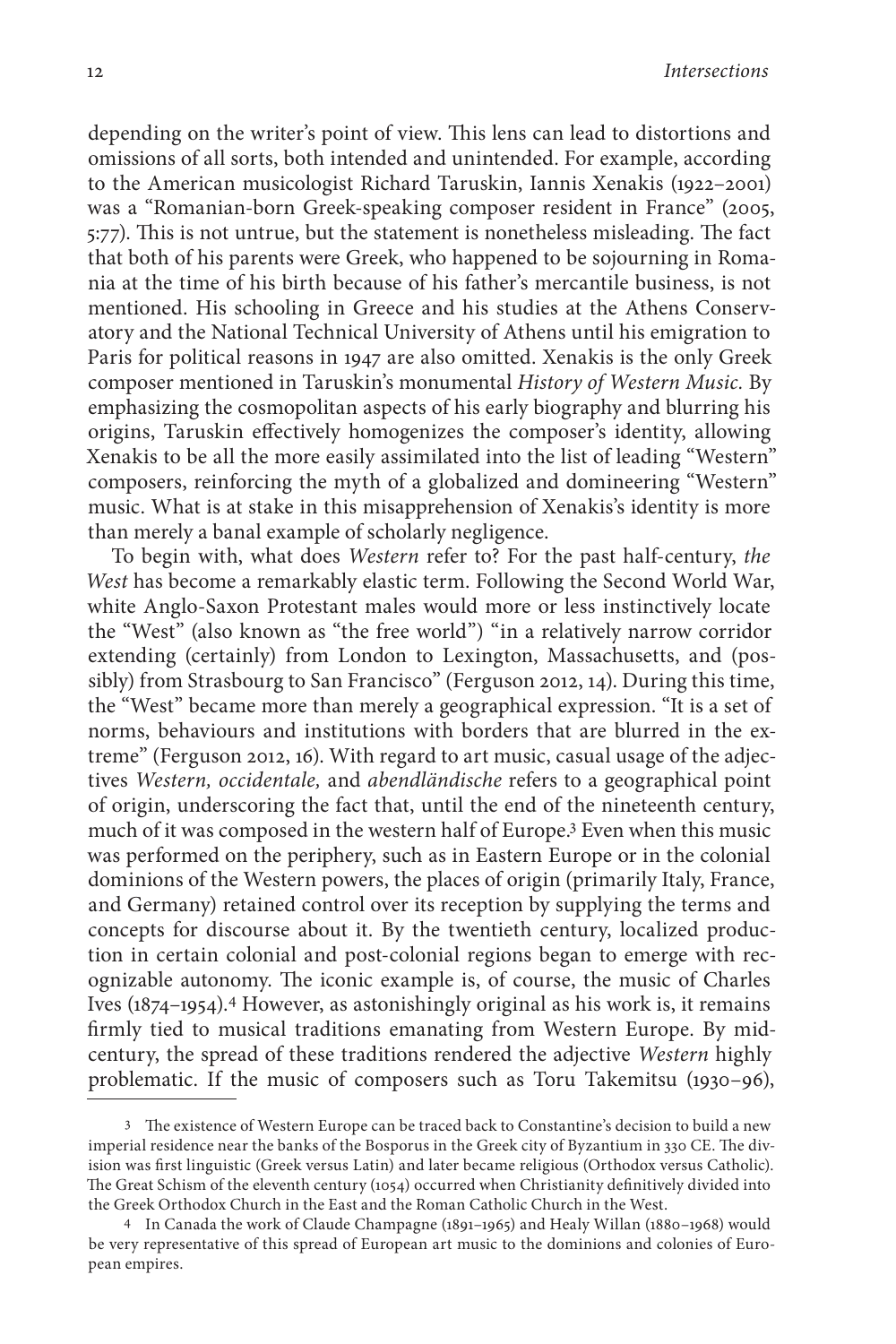Franghiz Ali-Zadeh (1947–) and Tan Dun (1957–) has its roots in the art music traditions that emerged in Western Europe, neither they nor their music can or should be usefully described as Western. Thus, outside of a relatively short fifty-year period between 1900 and 1950, the terms *West* and *Western* applied to art music are at once anachronistic and confusing. Today, what some still call Western art music has become so widely diffused that it will doubtless suffer the same fate as late medieval Latin, generating new traditions and practices as it gradually disappears.

Taruskin is clearly aware of this problem. Indeed, he acknowledges that since the mid-twentieth century "the concept is undergoing sometimes curious change." Rather than engaging the problem, he dismisses it by asserting that Western music is simply a synonym for art music or classical music (2005, 1:xxi–xxii). Unfortunately, this contributes to an already confused project. The "Chronology: Music, Other Arts and Philosophy, History" at the beginning of volume 6 traces the development of Western music from the earliest appearance of musical notation preserved on clay tablets inscribed some time before 1200 BCE in the Babylonian city of Ugarit, a familiar starting point for many West European and American histories of art music.<sup>5</sup> The "Chronology" then goes on for a page and a half presenting a well-known list of people (Pythagoras and Aristoxenus), objects (the Delphic hymn inscribed on a stone tablet dating from 200 BCE), and events that had a tangible impact on the development of our current music culture (Barulich and Schlotthauer 2005, 2–3). The text of Taruskin's *History* skirts this information entirely. It begins with the Carolingians, the emergence of Gregorian chant, and the development of our current notation system in the eighth and ninth centuries of our era, leaving the impression that the right hand does not know what the left is doing. The periods before the ninth century (the "Antiquities" as Taruskin labels them) are simply ignored, because "they hardly exist for music" (2005, 1:xxi).<sup>6</sup> This astonishing statement raises questions about selection criteria and also speaks volumes (no pun intended) on the author's enterprise and intentions.7 Rather than presenting "a true history" that is both "catholic and as exhaustive as possible" (1:xxi–xxii), we experience a form of déjà vu. Taruskin's volumes are yet another example of a drearily predictable, teleological view of music history that privileges the rise of polyphonic music over everything else. That this is

<sup>5</sup> See, for example, the recent editions of the ubiquitous Grout history (Burkholder, Grout, Palisca 2010, 8–9).

<sup>6</sup> The statement is accompanied by an unnecessary and disgraceful jab at one of the author's predecessors. Jacques Chailley is said to have dealt with 39,000 years of music on one page (Taruskin 2005, 1:xxi). As noted above, Taruskin dismisses 2,000 years in one sentence. The criticism is just one more unfortunate example of a musicologist criticizing someone else in a poor attempt to cover his own failings, eroding any confidence one might have had in his judgment. He would have been better advised to consult Jacques Handschin's *Musik Geschichte im Überblick* (1990). The first third of this excellent survey deals with Taruskin's "Antiquities" and would have provided him with much to chew on.

<sup>7</sup> The statement is all the more surprising because part 1 of his *Music in the Western World: A History in Documents* (co-edited and co-annotated with Piero Weiss), entitled "The Heritage of Antiquity," begins with texts written by or attributed to authors of the period (Taruskin and Weiss 2008,  $1-19$ ).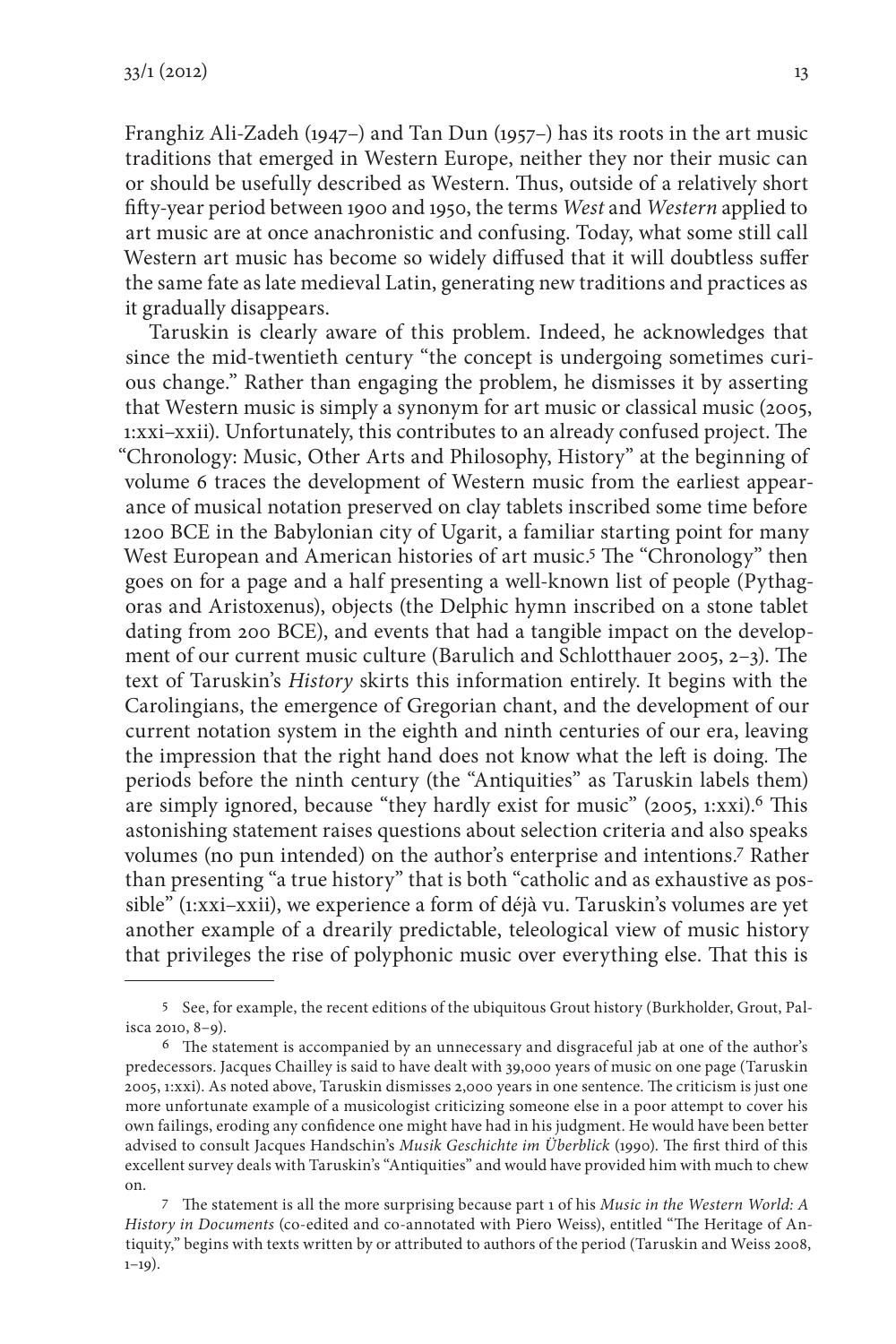a distorted presentation of the music of the Middle Ages hardly needs further explanation.8 But of course, in this story, medieval music is merely a pre-text. Volume 1 is a preamble to the main goal: a rearguard action intended to shore up and exalt an invented tradition that is now crumbling—that nineteenthcentury construct that we are pleased to call the classical canon.9

To be sure, the massive amount of data contained in these volumes is presented with wit and style, and no history can deal with everything. However Taruskin's omissions and inclusions are puzzling. On the one hand, the music of Greece (as well as the other regions of Southeastern Europe) is absent from the start and remains outside to the bitter end. On the other hand, Russia and North America are given extensive coverage, even though both (to paraphrase Taruskin) "hardly exist" for the development of the music he is talking about until the second half of the nineteenth century. This has led Kaiti Romanou (2006, 207) to claim that Taruskin's *History* is in fact a belated nationalisation of Western music history by Americans. Her assertion rings true.

The nationalization of history is not new. The older music histories of Germany, France, and Italy traditionally assumed that their national perspectives are of central importance, relegating the music of other nations to the periphery. Furthermore, as Carl Dahlhaus (1989, 90) reminds us, nationalist perspectives on music arise as a result of the *writing* of national histories of music. They are the product of music historians and critics rather than of composers. Thus it is hardly surprising that, following its rise to the status of a world power, the United States should produce musicologists who firmly believe that they are writing from the centre. Nevertheless, this shift in authorial perspective from Western Europe to North America is deeply ironic. Only thirty years ago Joseph Kerman (1985, 39) noted, "The main reason American musicologists do not work more with American music is because there is so brief a tradition of art music that can be taken seriously." He was correct, of course. Until the second half of the twentieth century, most of North America (outside of a few urban centres on the eastern side of the continent) was a cultural and musical backwater. Taruskin's use of the term *Western* in his title functions as a fig leaf, allowing him to include the newly rich among the more established objects of his study.

In our text, we shall argue that the music of the place we now call Greece deserves better and more sustained attention. While we support the idea that all places that find themselves peripheral to a given centre deserve fair and equitable treatment, we feel that the place of Greece in the history of art music is different and special, for a number of reasons. First, Greeks trace their language and their cultural identity in an uninterrupted evolution going back to antiquity. To be sure, both the language and the demographic make-up of the

<sup>8</sup> For comment and the beginnings of a corrective, see Curry (2011, 171).

<sup>9</sup> For Eric Hobsbawm (2012, 1), an invented tradition means "a set of practices normally governed by overtly or tacitly accepted rules and of a ritual or symbolic nature, which seek to inculcate certain values and norms of behavior by repetition, which automatically implies continuity with the past." Nothing fits this definition better than the performance practice that has grown up around Western art music over the past two centuries.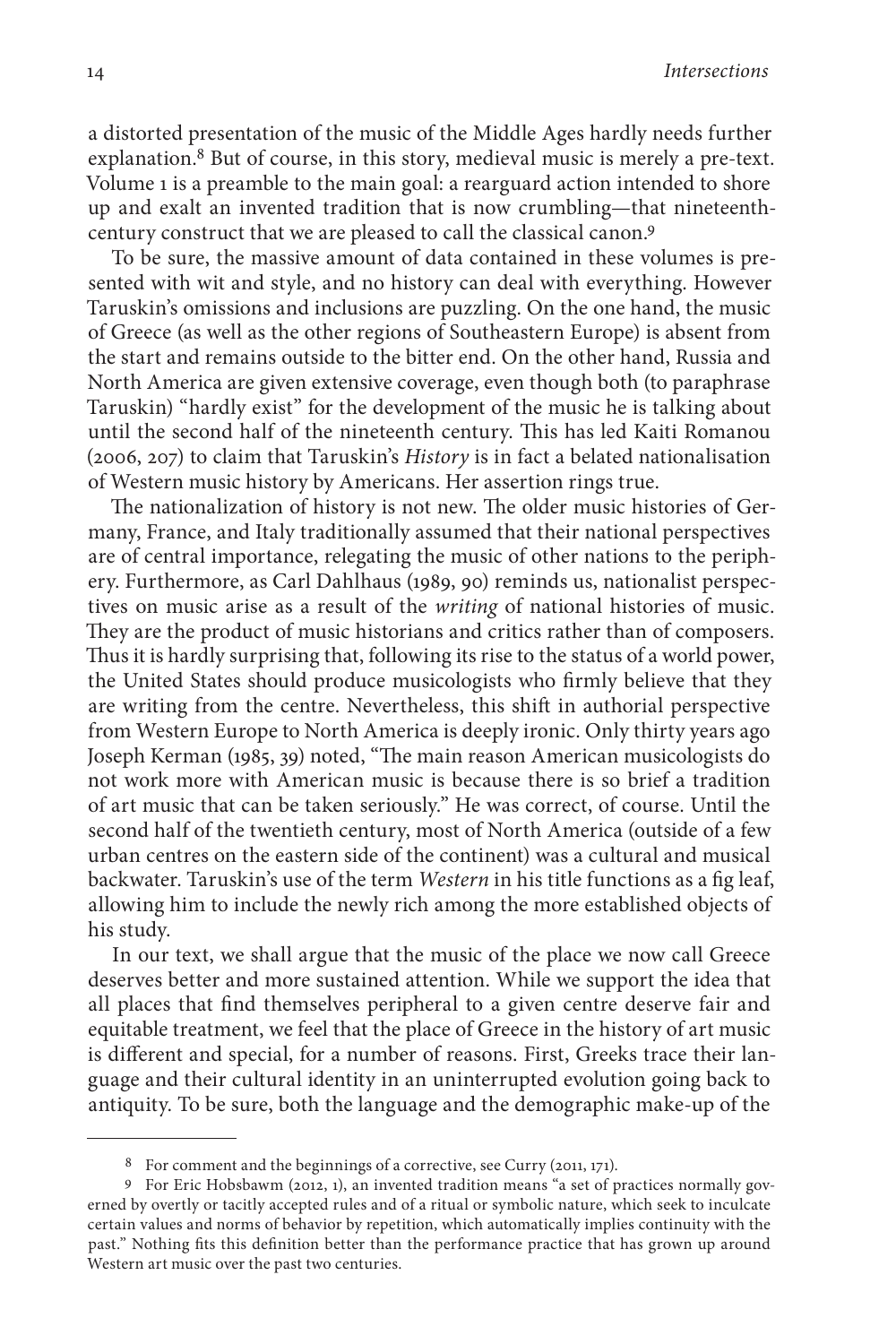region have continuously evolved over the past three millennia, but classical culture was never lost in Byzantium, so it never had to be rediscovered. Periodic revivals occurred, but there could be no Byzantine Renaissance, at least not in the Western sense (Kaldellis 2007, 4), a characteristic shared with other cultures of Eastern Europe.

Second, the music traditions of Greece (both liturgical and popular) have continued to be an integral part of the development of art music. Recent research has shown the uninterrupted presence of national/popular elements in the works of nineteenth-century composers from Nikolaos Mantzaros (1795–1872) to Dionyssios Lavrangas (1860–1941) (Leotsakos 2001). In Greece, the demarcation between art and popular music, so typical of Western music cultures, is less clearly defined. Indeed the whole notion of high- and low-brow music is difficult to apply to the music of Greece.10 This dichotomy is replaced by a grey-scale that runs from secular, orally transmitted folk music, through the liturgical practice of the church and *rebetika* to art music. *Rebetika,* an urban folk music initially associated with lower-class / shady characters, is made up of a mix of *dēmotika* (rural folk music) from different parts of Greece and the former Greek territories in Asia Minor in a style that also uses Western concepts of harmony. It is a product of Greek modernity (a form of music that arose after 1830). Following the Second World War, *rebetika* was foundational for the development of *entechno-laiko* (art-popular song) that was pioneered and promoted by Mikēs Theodorakēs (1925–) and Manos Hadzidakis  $(1925-94)$ .<sup>11</sup> This new form of popular music bridges the gap between folk music and art music. Comparable phenomena might be the songs of Kurt Weill or George Gershwin, though the work of neither composer captures the collective imagination in such a broad way that *rebetika* and the *entechno-laiko* do in Greece. Furthermore, both Theodorakēs and Hadzidakis were classically trained and contributed to the production of art music in Greece by composing numerous works for symphonic orchestra.

Finally, the contributions of Greece to our music culture are of an order different from those of other cultures currently understood as peripheral, such as Estonia, Norway, Scotland, Portugal, and Canada. Concepts such as the Pythagorean codification of intervals in terms of consonance and dissonance have been embedded at the very core of the music of Western Europe for the past two millennia. From Boethius to Johannes Kepler, the music of the

<sup>&</sup>lt;sup>10</sup> The invention of the national categories of folk and art music in the West during the eighteenth and nineteenth centuries reinforced the high-low distinction, which became a distinctive and normative feature of Western music culture (Gelbart 2007, 111–52, and 191–224 respectively).

<sup>11</sup> The best-known works by Hatzidakis and Theodorakēs are the soundtracks of the homonymous movies *Never on a Sunday* (1960) and *Zorba the Greek* (1964), respectively. Because of the huge success of both films, these two songs played a significant role in the evolution of the composers' careers, though neither considered the songs to be a significant part of their oeuvre. In fact, they both stated at certain points of their careers that it was unfair for them to be globally recognized for these works while the core of their significant work remains unknown. Hatzidakis insisted that the success of *Never on a Sunday* was beyond his intentions and therefore it did not belong to him. According to a story that is widely known in Greece, he attempted to deal with the psychological pressure that this success created by throwing the statuette that he received for the Academy Award for Best Original Song in the household waste, where it was recovered by the cleaning lady.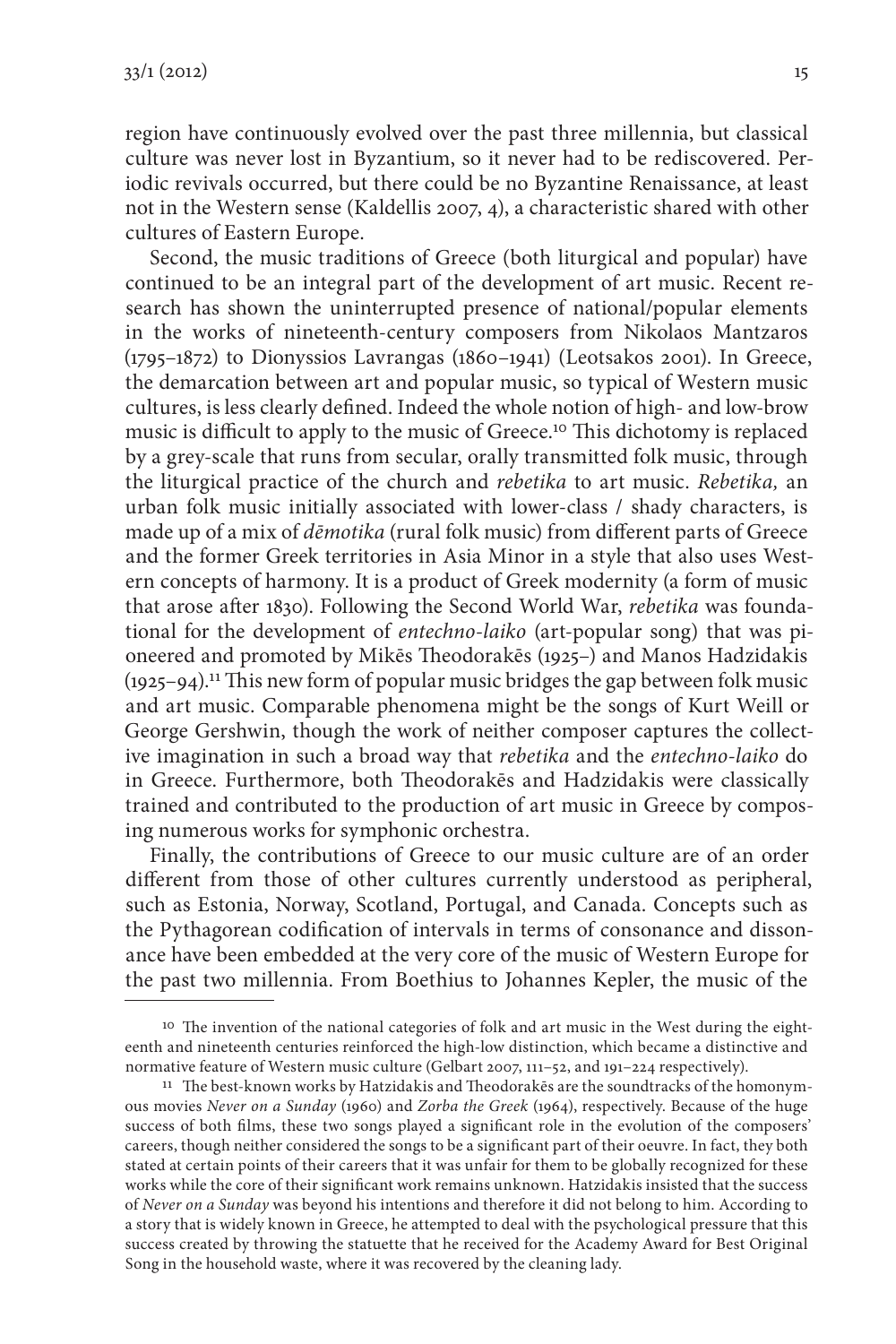spheres nourished the Western world's musical imagination and thought. The same can be said of Plato's reflections on the social function of music. Even the words we use (*melody, harmony, polyphony*) derive from Greek. On a more pragmatic level, the Carolingians consciously used the musical knowledge of Byzantine culture as they assembled the tools they needed to improve their understanding of music. Indeed, the flow of information on music from East to West in the seventh and eighth centuries reached such proportions that the Roman liturgy "was in serious danger of being Orientalized" (Hoppin 1978, 49). Ideas about Greek music, though often mistaken, provided a foundation for musical innovation in the early modern period (see, for example, activities of the Académie de Poésie et de Musique formed in 1570 by Jean-Antoine Baïf and Joachim Thibault de Courville). The birth of opera is perhaps the most spectacular example of the impact that ideas about the musical culture of antiquity (flawed as they were) have had on the music of the last four hundred years. Both Gluck and Wagner justified their reforms of opera on their respective understandings of Greek music culture. In our own time, the British composer John Tavener (1944–2013) and his student Ivan Moody (1964–) have sought inspiration and techniques from the musical traditions of the Greek Orthodox Church. When compared to the enormous inheritance that we have all received from Greece, the contributions of North America and other postcolonial places pale to insignificance.12

In this text, we will be examining the music of five Greek composers born during the first half of the twentieth century: Nikos Skalkōttas (1904–49), Michalēs Adamēs (1929–2013), Theodore Antoniou (1935–), Dimitri Terzakis (1938–), and Kyriakos Sfetsas (1945–). They were chosen because their music represents the latent hybridity that has been a hallmark of music in Greece, long before the term became fashionable in postmodern discourse in the 1980s. Of the five, our primary object of study is the music of Theodore Antoniou. To be sure, artists should not be placed in "national strait-jackets."13 However, it is also true that, for a composer, it is much easier to change one's passport than it is to set aside one's training (Sallis 2003 and 2011a). In the following, we shall examine what we lose in the music of the composers mentioned above, if we remain ignorant of the culture out of which they emerged. In order to do so, we first sketch a short history of art music in Greece.

### **Music in Greece before 1830**

The Byzantine Empire or Byzantium was the direct continuation of the Roman Empire during late antiquity and the Middle Ages, centred in the capital of Constantinople. Successive civil wars in the fourteenth century further sapped the empire's strength that had been declining since the sacking of Constantinople

<sup>12</sup> Using a much broader scale of reference, David Martel Johnson credits pre-classical Greeks with nothing less than the invention of reason: that is, "to begin employing a new set of rules, goals and standards of thinking" (Johnson 2003, 34).

<sup>&</sup>lt;sup>13</sup> For more on the problems involved in assigning identity too narrowly to composers, see Milan Kundera's discussion (2005) of the problematic reception of Leoš Janáček's music.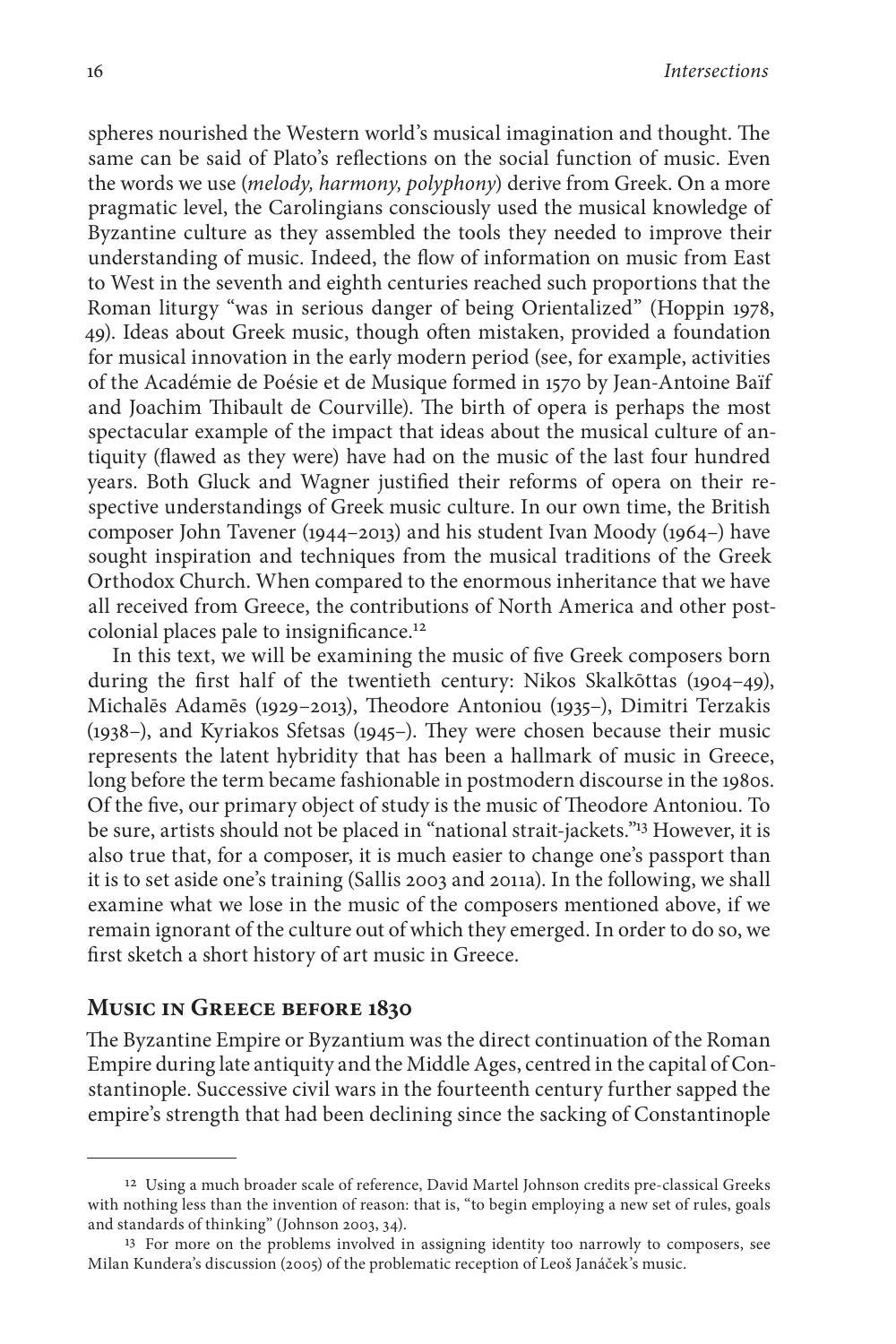by the Latin Crusaders in 1204. As a result, most of its remaining territories were lost in the Byzantine–Ottoman Wars, which culminated in the Fall of Constantinople in 1453 and the conquest of remaining territories by the end of the fifteenth century. Most of the territories within the borders of modern Greece were ruled by the Ottomans from the mid-fifteenth century until its declaration of independence in 1821. In 1830, Greece became partly independent, after almost four hundred years of subjugation.

The music of Greece has always been influenced by its traditional music. The Byzantine music of the Eastern Orthodox Church is an important component, as are the secular styles of *rebetika, dēmotika,* and many other popular traditions (both rural and urban) that pertain to the different history, contiguity, and peculiarity of the places that make up the Greek cultural space. Folk music remains the most important musical and poetic expression of the rural population. Ethnomusicologists divide Greek rural or traditional music geographically: (1) music of mainland Greece, (2) music of the islands, and (3) music at the edges of the Greek cultural space—that is Pontos, Asia Minor, Cyprus, and the regions near the northern border of the modern nation state. The musical traditions of the eastern Aegean islands are based on modal monophonic songs with the use of microtones. Good examples of this in mainland Greece are the *moirologia:* dramatically expressive, lament-like songs based on pentatonic scales. An impressive sense of catharsis, derived from ancient Greek tragedies, is preserved and transmitted in these songs.

Until the early decades of the nineteenth century, Western music was unknown to mainland Greeks. However, this was not the case for the Ionian Islands, which were mainly under Venetian (1386–1797), French (1797–1814) and British (1814–64) rule, before their union with Greece. At the beginning of the 1770s, regular opera performances helped to develop an Italian-based musical tradition, which gradually expanded to islands such as Zákynthos, Cephallonia, Lefkas, and, after 1830, to continental Greece. These performances mark the beginning of art music in Greece.14

## **Art music in Greece (1830–1950)**

In 1908, Manolis Kalomoirēs (1883–1962) gave the first concert of his works at the Athens Conservatory. The event is noteworthy because in the program notes he published a manifesto that called for the founding of the Greek National School of music, which would become a virtual "palace to enthrone the national soul" (Leotsakos 2001). It was to be devoted to the development of music infused with elements of folksong and folk rhythms, but based on modern compositional techniques of the late nineteenth century. During his studies in Vienna, Kalomoirēs came under the influence of Wagner's work and later by Russian national music. These affinities shaped his creative personality and aesthetics and led him to denounce the legacy of earlier Greek composers (many of whom came from the Ionian islands) for being too Italianate. He was also opposed to the modernism of the music of Nikos Skalkōttas. During his

<sup>14</sup> The first opera was presented at the Teatro S. Giacomo in Corfu in 1733.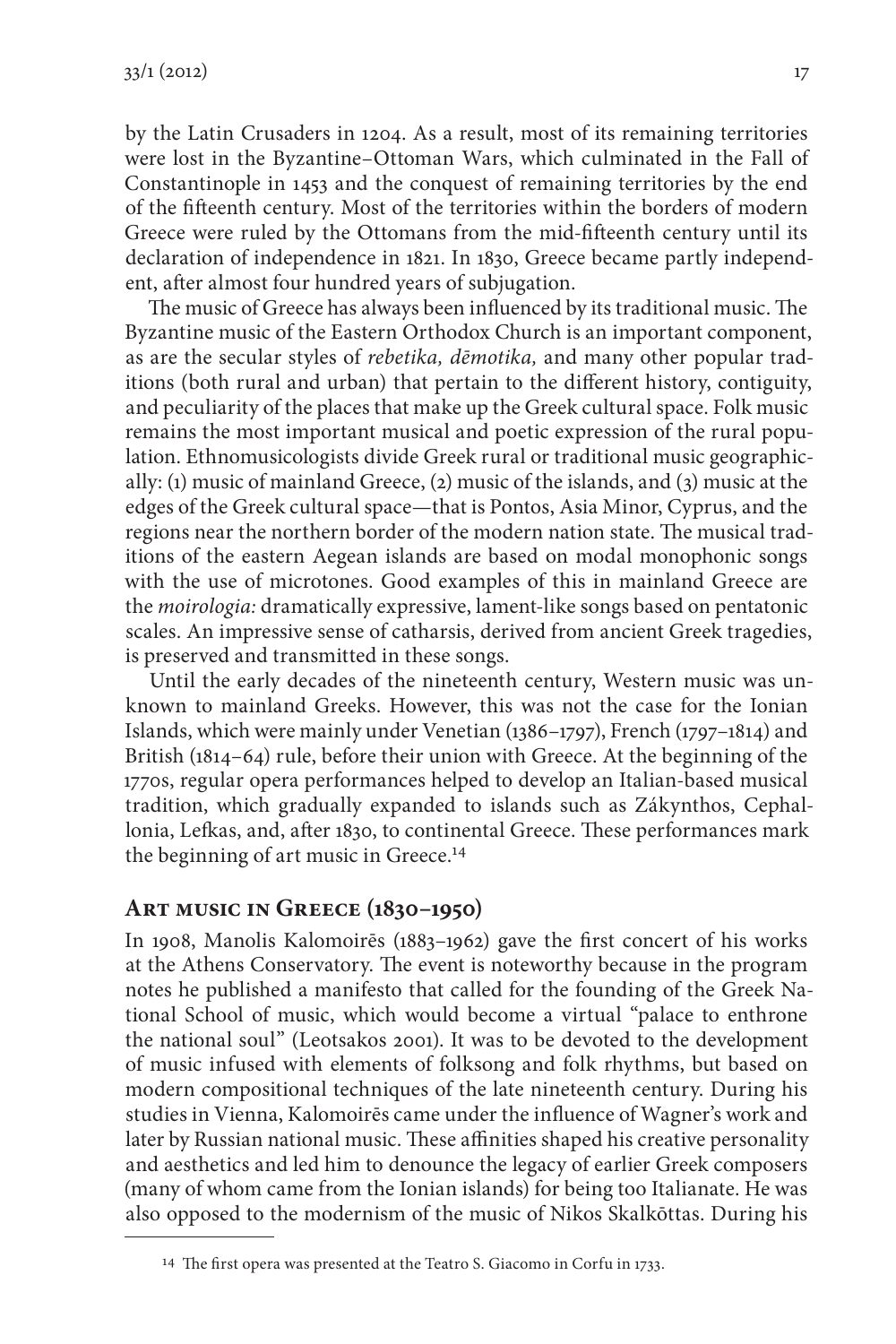long career as a composer, teacher, and administrator, Kalomoirēs succeeded in imposing his vision, which has resulted in a tripartite division of the history of art music in Greece: (1) the Ionian school (nineteenth century) of composers strongly influenced by Italy, (2) Kalomoirēs's national school (first half of the twentieth century), and (3) modernism in the wake of Skalkōttas's work (second half of the twentieth century).

Nikos Skalkōttas was one of the most significant Greek composers (if not *the* most) of the twentieth-century (Romanou 2009, 165). He began taking violin lessons from his father and uncle and graduated from the Athens Conservatory at the age of sixteen with a golden medal for his highly acclaimed final recital. In 1921 he moved to Berlin, where he continued his studies on the violin with Willy Hess at the Hochschule für Musik. Between 1925 and 1927 he studied composition with Philipp Jarnach (1892–1982) and Kurt Weill (1900–50) and in 1927 began his studies with Arnold Schoenberg (1874–1951). Poverty and debt forced him to leave Berlin in 1933, leaving behind his manuscripts, which were later sold by his landlady.

Skalkōttas composed prodigiously, in a personal atonal idiom, using the twelve-tone system only occasionally. Schoenberg (1975, 386), declared Skalkōttas to be one of his most talented students. Despite this endorsement, performances were rare and, with the exception of four dances and a few other works, for violin and piano (1929), nothing by Skalkōttas was published during his lifetime. Recent research has shed light on the problematic reception of Skalkōttas's work in Greece as well as on his importance for twentiethcentury art music (Vrondos 2009). Skalkōttas's style was eclectic, containing features that can be linked to the music of Schoenberg, Stravinsky, and Bartók (Romanou 2009, 174). He was a leading figure during the first half of the twentieth century, because his music overrides and encompasses the two opposing tendencies in modern music of the first half of the twentieth century represented by the music of Schoenberg and Stravinsky. The unique way of using the twelve-tone system, and its combination with neoclassicism and traditional Greek music, contradicted Adorno's reading of the struggle for the future of European art music. His *Greek Dances* (1931–36) for orchestra, a project based on Greek folksongs, some of which the composer transcribed from recordings from the Athens archive project of Samuel Baud-Bovy and Melpo Merlier, had a significant impact on how folk music was used to create art music. Rather than squeeze the Greek source into a Romantic idiom as Kalomoirēs had done, Skalkōttas brings the compositional techniques of the twentieth century to bear on his source. His *Greek Dances* present an example of the "middle path" that is not supposed to lead to Rome (Adorno [1949] 2006, 7). The apparent heterogeneity of this oeuvre reflects the composer's devotion to Greek folk music. This work is basically modal. Though some dances are based on the composer's transcriptions of recordings, not all are strictly authentic. Like the dances of Béla Bartók or Manuel de Falla, they are original compositions that transcend their origins. In the beginning of his "Ēpirotikos Dance," a very effective combination of a modal melody, along with a steady harmonic pattern,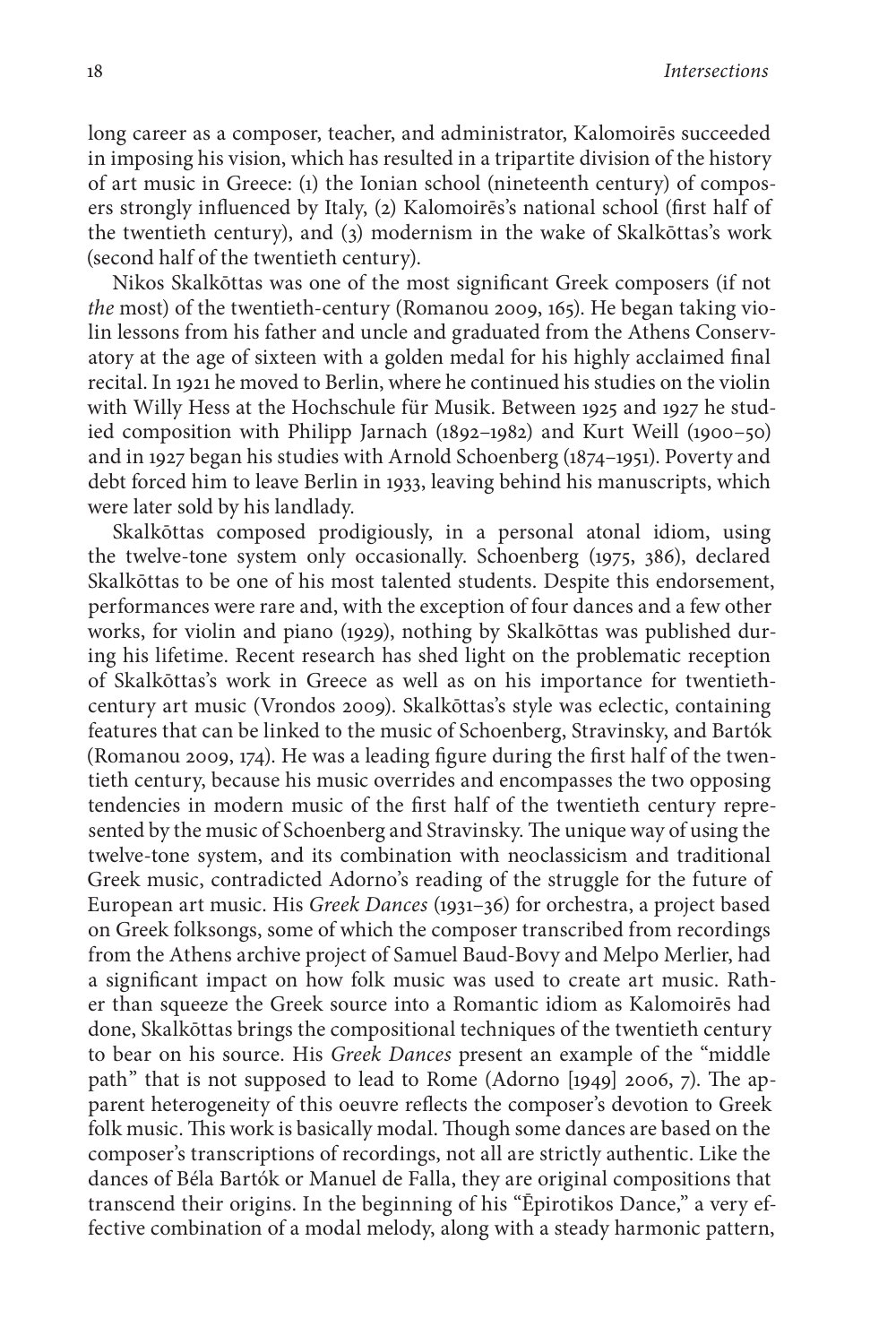

Example 1. Nikos Skalkōttas, "Ēpirotikos," bars 1-16, from *5 griechische Tänze|für Streichquartett|aus A/K 37* (1931-36), editing and double-bass part by Walter Goehr, © Copyright 1956 by Universal Edition (London) Ltd., London/UE UE1234 www.universaledition.com

and a lively rhythmic texture reveals a neo-primitive, ritualistic music (see example 1).

Skalkōttas did not limit his exploration of popular music to the orally transmitted songs of the *dēmotika* (rural population). In the second movement of his *Concerto for Two Violins* (1944–45, one of his last works), he included a *rebetiko* song by Vassilēs Tsitsanēs (1915–84). Consequently, Skalkōttas is considered the first composer to recognize the artistic value of this music. At the time, *rebetiko* was considered to be the vulgar expression of the uneducated working classes of the slums and suburbs of Athens. It would have been considered an unacceptable intrusion of the music of the lower classes by the Athenians who attended concerts of art music.

Skalkōttas's influence has been considerable, extending to generations of Greek composers. The aesthetic distance that he established between himself and the National School through works like his *Greek Dances* kept him marginalized during his lifetime, but also set him up to become a foundational figure for the next generations of Greek composers.15

<sup>15</sup> Very few contemporary composers in Greece have not referred to his music, in interviews, monographs, or collective works about the evolution of contemporary music. For example, see Vrondos (2009) and Zervos (2001).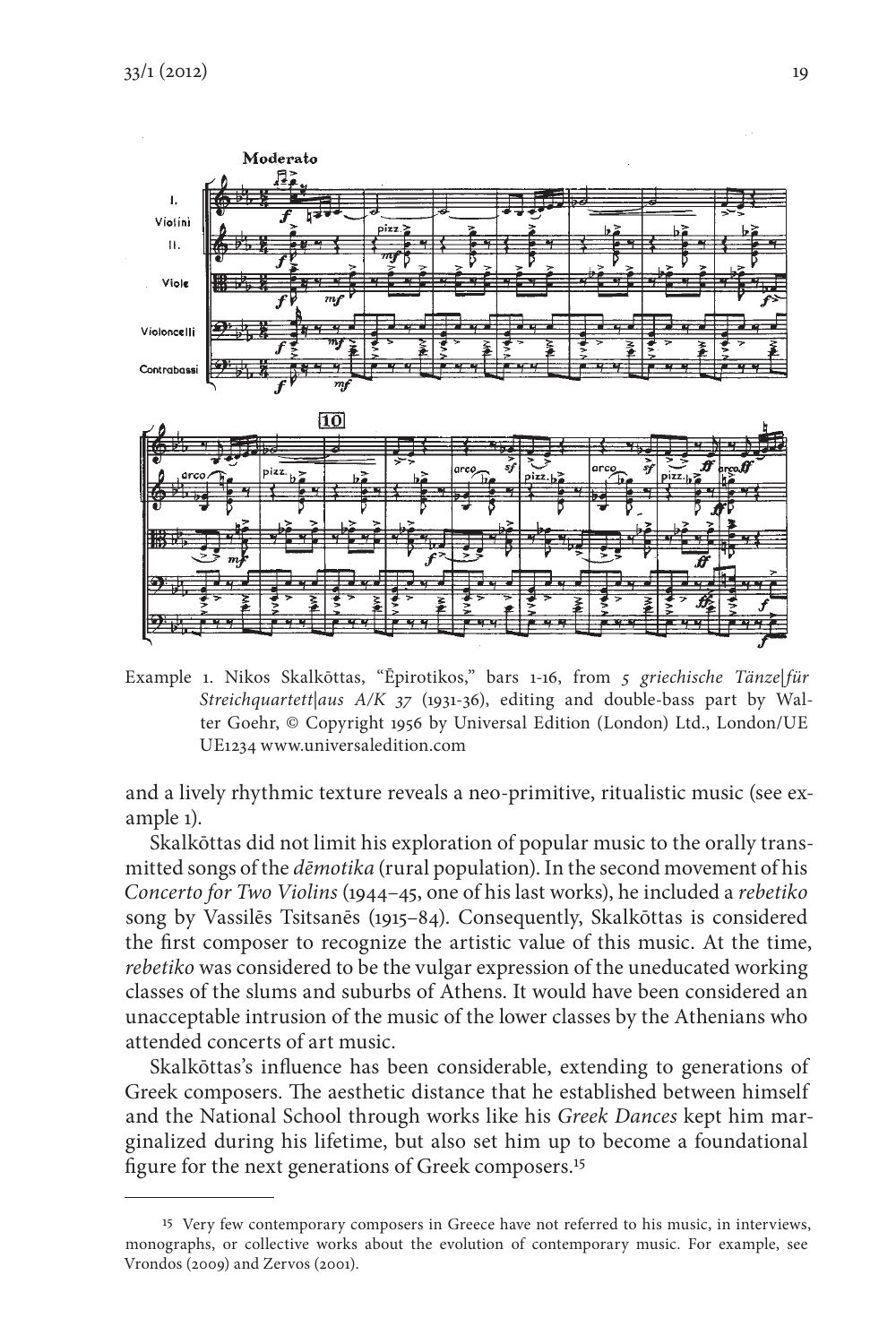20 *Intersections*

### **Art music in Greece after 1950**

Following the Second World War and the subsequent civil war in Greece (1946–49), the influence of Kalomoirēs's National School began to wane. The defeat of Nazi Germany and the revelations of the atrocities committed during the Holocaust resulted in a political situation in which nationalist ideologies found themselves in retreat throughout Europe. The regimes that were put in place after the end of the war tended to keep nationalist ideologies of all types on a short leash. The American occupation forces were involved through the re-education programs implanted in the defeated states and through cultural policies designed to counter the growing Soviet influence in Eastern and Central Europe. The impact of these programs and policies was particularly strong in Greece, the only Balkan country not in the Soviet sphere as of 1945. Recently declassified CIA documents confirm that Greece was considered a crucially important component of the U.S. strategy to counter Soviet expansion (CIA 1950). As a result, Greece became the most important beneficiary per capita of American largesse in the world during the postwar period (Mazower 2002, 133).

This context had strong implications for the development of music and especially new music in Greece. During the 1950s and 1960s the new music scene (principally in Athens) changed significantly as composers digested the trends and achievements of a new generation of Western avant-garde composers. The change was all the more radical because it occurred in the wake of the now-fading intellectual framework, based on nineteenth-century concepts and established by Kalomoirēs and his generation.16 Furthermore, recent studies have shown how American policies put in place programs that offered significant opportunities to emerging composers in the newly founded German Federal Republic (Beal 2006). Similar opportunities became available to young composers across Europe and notably in Greece. Seminars, workshops, concerts, and conferences pertaining to contemporary music were organized in major cities and especially in Athens. As of the mid-1950s, Günther Becker (1924–), a German-American composer, along with Greek composers and theorists (notably Yiannēs A. Papaiōannou 1910–89) introduced modern music in courses given at the Athens Conservatory.<sup>17</sup> Young avant-garde composers from Greece received scholarships to study in Western centres. When they came back, they found a cultural context very different from the one to which Skalkōttas had returned in the 1930s. Traditional Greek society and cultural values were being transformed by a significant rise in the urban population, changes in consumer practice, and an increase in political activity (Poulakis

<sup>&</sup>lt;sup>16</sup> This sense of rupture between a worn-out nineteenth-century music culture that had been essentially implanted artificially, and home-grown aspirations to learn more about avant-garde developments, occurred in many places following the Second World War, and Canada is a good example. Barbara Pentland (1950, 43) accused a clique of "imported English organists" of being responsible for the poor state of musical culture in Canada. She bitterly complained that an overly long dependence on "a *mother* country" (Pentland's emphasis) resulted in the stifling of native talent and baldly asserted that she had no older generation of Canadian composers to emulate or admire (Sallis 2003, 10).

<sup>17</sup> Both Yiannēs A. Papaiōannou and Becker contributed to the dissemination of Skalkōttas's work in Athens during the 1950s and 1960s (Romanou 2009, 177–78).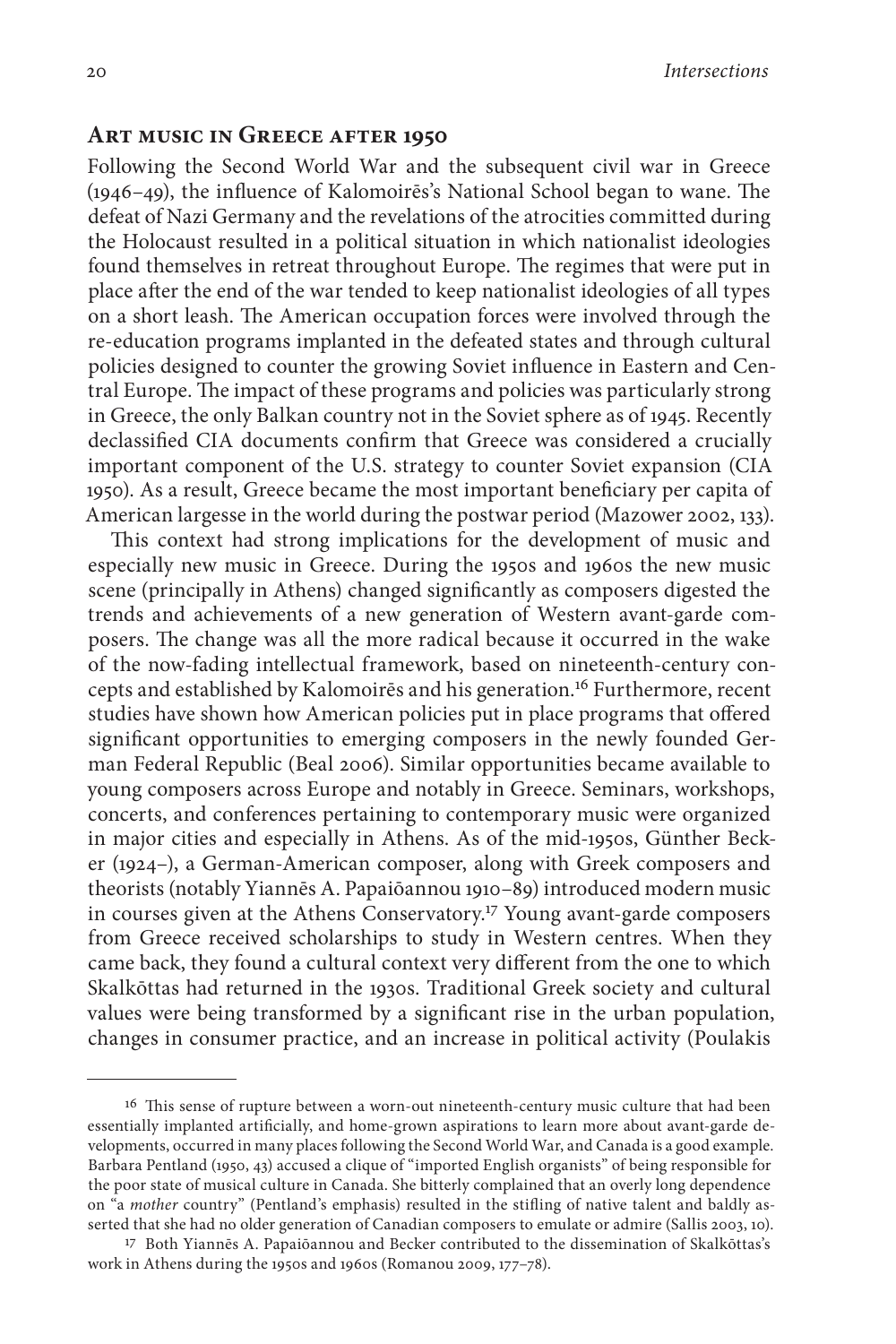2009, 189–90). They also discovered that many of the innovations adopted by Western pioneers included features that could be found in Greek folk music, such as the use of micro-intervals and modes, free or controlled improvisation, as well as specific vocal and instrumental performance techniques (Romanou 2000, 167–68).

Of the generation of Greek composers who successfully assimilated and contributed to the new music of the post-1945 avant-garde, the most well known is, of course, Xenakis. His reputation is justifiably based on the quality of his work, but the degree to which it has spread is due in large part to the fact that his career "took place" in Paris, one of the traditional centres of Western art music and arguably the most important during the twentieth century. Another Greek composer of equal significance and of the same generation was Janis [Jani] Christou (1926–70), whose career was cut short by a tragic car accident. However, we also know much less about him and his music, because much of his career took place in Greece.

During the 1970s a sea change occurred within what was still called "Western avant-garde" music. The belief or faith in progress and the concomitant teleological view of music history collapsed. Numerous composers, who had led the way following the Second World War, went through stressful periods of re-evaluation. Following the composition of his so-called anti "anti-antiopera" *Le grand macabre* (1978), György Ligeti entered a fallow period during which he contemplated what to do next. This was not just a personal crisis; it was in the composer's own words "a crisis of the whole generation to which I belong" (Steinitz 2011, 169). Luigi Nono went through a similar short period of reflection following the completion of his second action scenica *Il gran sole carico d'amore* (1976). This period came to an end with the composition of his string quartet *Fragmente-Stille an Diotima* (1980), which inaugurated a series of chamber works, many involving live electronics, that are a central feature of Nono's late work (ca. 1980–90). The fact that Ligeti and Nono diverge sharply in compositional technique and aesthetic goals (as well as political outlook) tends to reinforce Ligeti's assertion that the crisis that occurred in their work during the late 1970s was indeed having an impact on an entire generation of composers.

This period of crisis has been interpreted by some as the decline of the postwar avant-garde or of high modernism writ large. Indeed some commentators predicted the advent of a new "post-modern age."18 The term is, of course, hopelessly confused and contradictory (Sallis 2000, 70-71). The claim, underwritten by this term, that a rupture took place in the development of new music has proven to be false and distorting. Many of those who were responsible for setting the post-1945 avant-garde in motion were not only active but remained dominant figures in the new music scene (as well as Ligeti and Nono, one could also mention Pierre Boulez, Karlheinz Stockhausen, and Luciano Berio among

<sup>18</sup> See, for example, Lawrence Kramer's outlandish claims that the last decades of the twentieth century witnessed nothing less than "a Nietzschean transvaluation of all values in the human sciences" (1996, xi).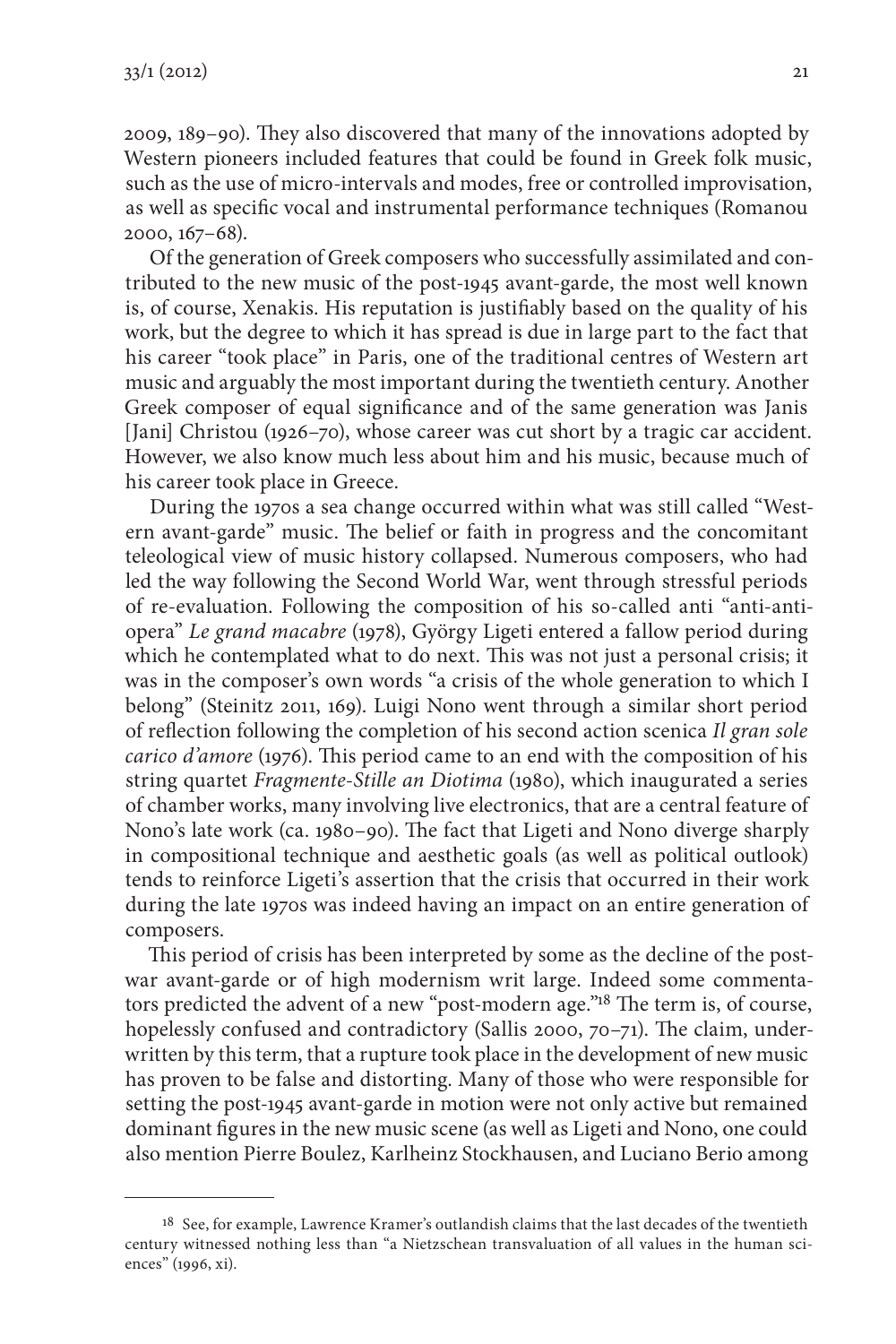a long list of influential composers). The change that did indeed take place would be better described as one of maturation. Looking back at what they had achieved, many of the leading voices of the fifties and sixties began to reflect on their legacies. Some had to confront the disquieting fact that they were now being subsumed into the very canon that they had once so vehemently criticized.19

Be this as it may, the context that opened up during the waning decades of the twentieth century provided new opportunities for composers from Vancouver to Athens and beyond. Narrow, rather dogmatic views of what new music should be and how it should be composed gave way to a multiplicity of approaches and styles. Alongside relentless experimentation with new concepts and sounds that continued without stop (see the development of acousmatic, live-electronic, and digital music, for example), composers both young and old showed a greater tendency to ground their work in their surroundings. In this new context, Greek composers felt encouraged to renew their vocabulary and to reinvestigate their personal music language based on their roots, tradition, and identity.

The emergence of new types of tonality was strongly felt in the music of composers born after 1930, who had grown up with the ideas of the belated Greek national music and had experienced the expansion and domination of avant-garde music in the 1950s. The Greek Composers Union commissioned works for folk instruments and symphonic orchestra. Aspects of popular and avant-garde music were combined in an improvisational style that sounded both new and familiar for Greek audiences.<sup>20</sup> This change provided some composers with a new sense of purpose. Echoing statements made by Bartók and Zoltán Kodály a half-century earlier, Dimitri Terzakis (n.d.) saw his music as a "blood transfusion" for Western music, which he felt was heading towards a dead end because it had isolated itself from the great Eastern European and non-European musical cultures.

Like Terzakis, Michalēs Adamēs combined Byzantine music tradition with contemporary trends of music. Adamēs used the music of the Eastern Orthodox Church as a point of departure for the genesis of his work, while Terzakis uses its technical elements to create a way of musical expression, characterized by horizontal, melodic forms, which do not follow the occidental temperate system but make use of intervals smaller than semitones.<sup>21</sup> Thus, Adames and Terzakis can be understood as two poles influenced directly by the Byzantine tradition. This specific relation to the Eastern Orthodox tradition

<sup>&</sup>lt;sup>19</sup> See Pierre Boulez's comments on the bombing of opera houses, for example (1970, 285–94).<br><sup>20</sup> Examples of works for orchestra and folk instruments are the Concertino for Santur and

Orchestra (1988) by Dēmētrēs Dragatakēs (1914–2001); *Diplochrōmia* (1988) for Folk Clarinet and Orchestra by Kyriakos Sfetsas; Concerto for Pontian Lyra and Orchestra (1988) by Ēlias Papadopoulos (1951); and the Concerto for Tamboura (Bouzouki) and Orchestra (1988) by Antoniou, presented at the Athens Concert Hall, by the ALEA III under the direction of the Antoniou, during the "Cycle of Greek Music" Festival, in 1992. 21 Both have composed numerous liturgical and theatrical works for orchestra, instrumental

and vocal ensembles, electronic instruments, and multimedia. Their prolific output is the result of numerous commissions from the world's most important cultural associations.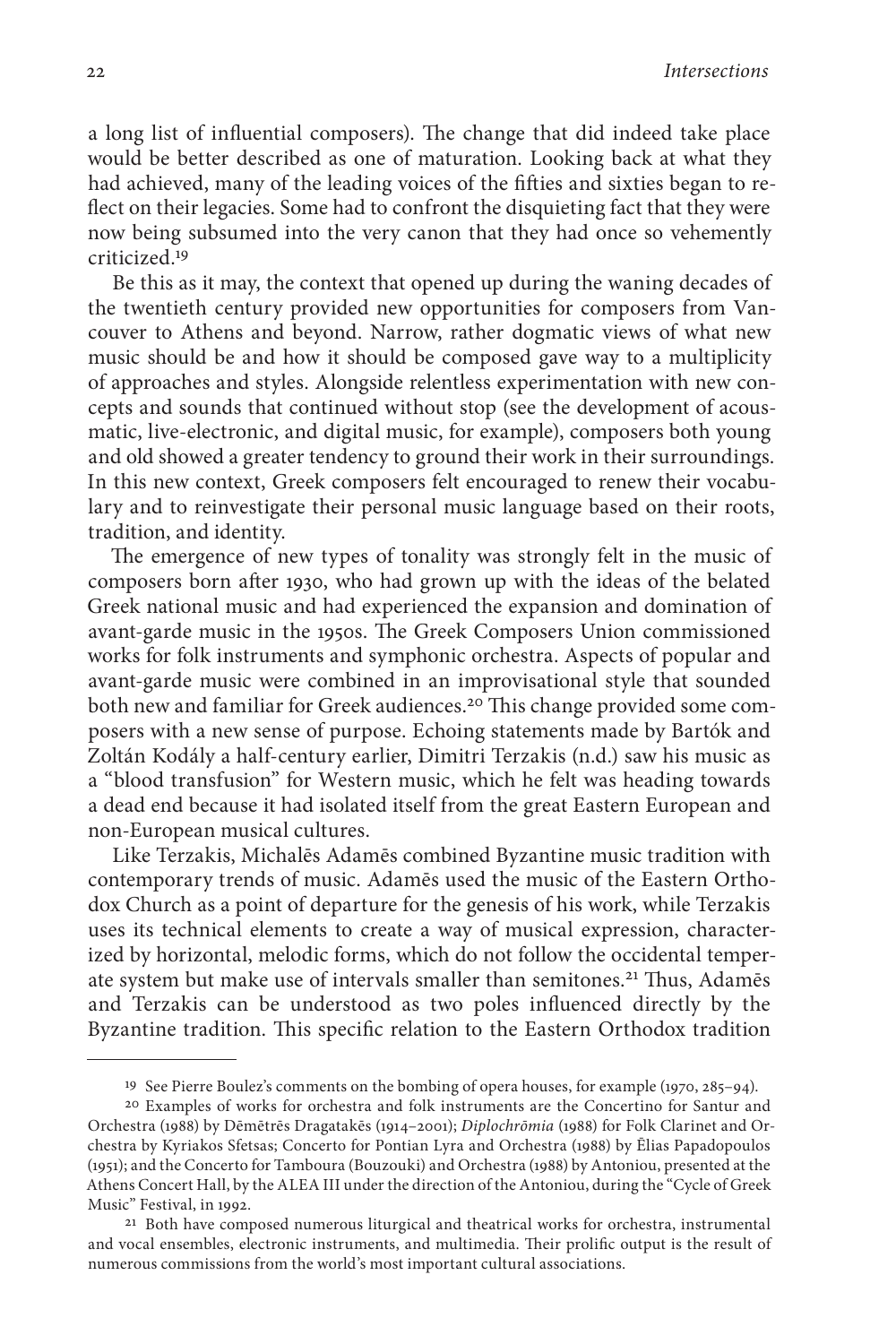

Example 2. Michalēs Adamēs, *Kaloph*ō*nikon,* for two soprano saxophones and two alto saxophones (1988), bars 1–8, with kind permission from the composer.

added a unique character in their personal musical styles. For example, the title of *Kaloph*ō*nikon* (1988) by M. Adamēs refers to the virtuosic genre called "Kalophōnia," which developed in the Eastern Orthodox liturgical tradition, from the fourteenth century onwards. The main characteristics of this genre are the sophisticated, melismatic arches (present in all four voices in example 2), the frequent transition of modes and the vocal ranges, as well as the repetition of syllables, words, and phrases, and the use of anagrams, creating a shifting sense of meaning for the attentive and knowledgeable listener. Adamēs's music expands his monophonic source material into a polyphonic genre. The contrapuntal melodic lines give the impression of both a new structure and a new process based on the Byzantine musical tradition.

Α similar approach is used by Terzakis, for whom the integration of melodic aspects of Byzantine music tradition into Western contemporary music provides unique melodic possibilities, as well as a way to establish pitch-centred structures outside of the major-minor system as can be seen in *Das sechste Siegel* (1987). Note the quarter-tone pitch organization in the vocal parts, as in bars 7–10 of example 3. As noted above, the composer considers the complexity of the microtonal texture to be one of his contributions to an enrichment of Western music culture. Whereas Adamēs's references to his Byzantine source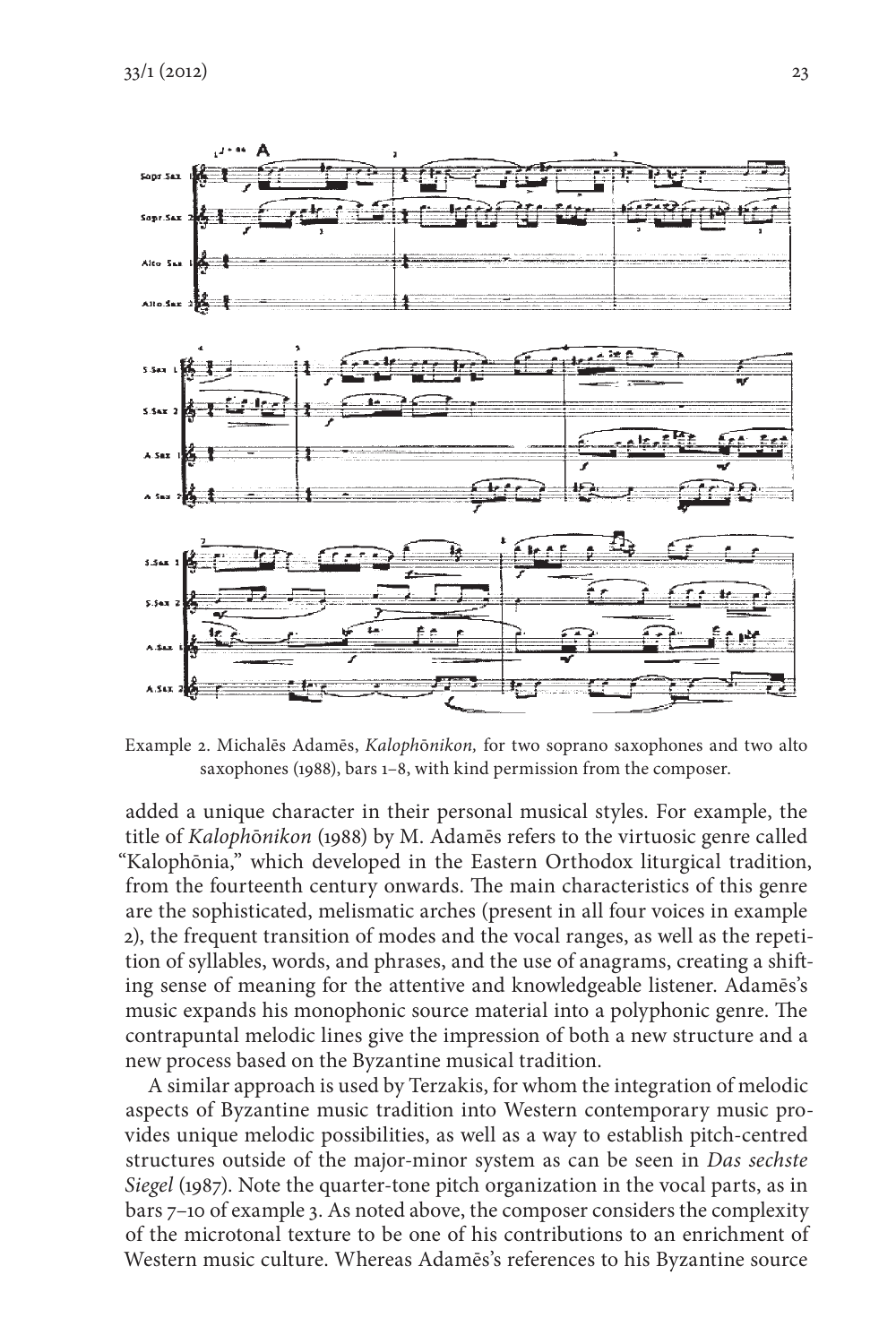24 *Intersections*



Example 3. Dimitri Terzakis, *Das sechste Siegel,* for mixed chorus and chamber ensemble (1987), bars 1–10, with kind permission from the composer. (The manuscript markings in the example were made by Theodore Antoniou, who used the score to conduct the work.)

material is clearly evident in the style of his music, Terzakis's use of microtones and modes does not refer directly to the style of the tradition from which it is derived. Terzakis dedicated this work to Ligeti to honour the leading role he played in the development of avant-garde music. The dedication also suggests that Terzakis's ability to develop melodic complexity based on Byzantine music is analogous to Ligeti's development of rhythmic complexity based on the music cultures of sub-Saharan Africa. Be that as it may, Ligeti and Terzakis take significantly different approaches. Whereas Ligeti adopts a typically Western attitude in seeking the exotic to develop his technique, Terzakis and Adamēs turn inward, examining the resources of their own culture.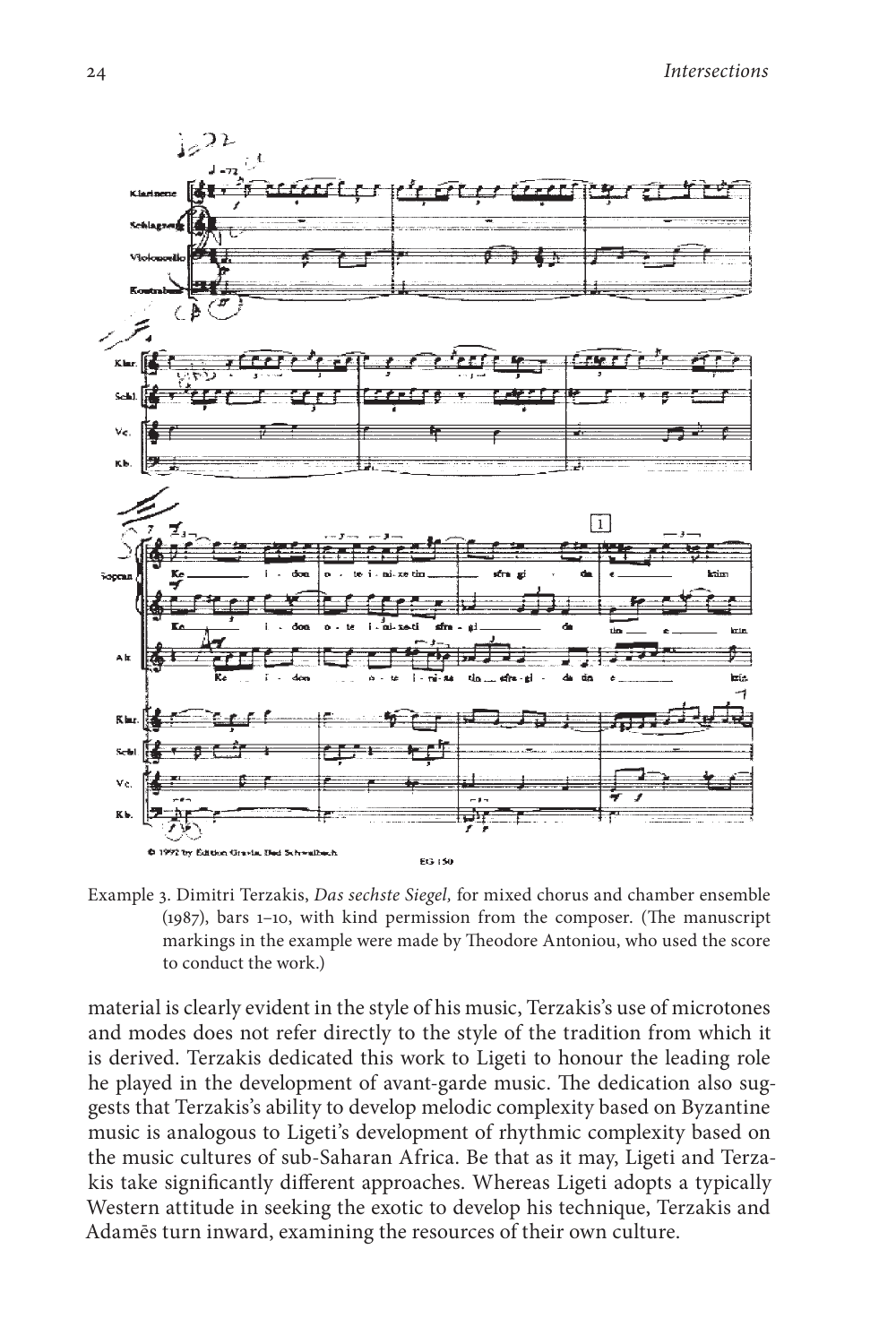

Example 4. Kyriakos Sfetsas, *To f*ō*s t*ē*s kaktou* (Cactus Light), for solo piano (1980–83), bars 1–35, with kind permission from the composer

Kyriakos Sfetsas, renowned for his left-wing views, moved to Paris in 1967 following the imposition of the military dictatorship in Greece. He studied composition, analysis, and conducting with Max Deutsch (1892–1982) and sought mentorship and guidance from Xenakis and Nono. He has written music in a variety of styles, but his most effective works are those that fuse the characteristics of Eastern Mediterranean music with jazz and avant-garde techniques. A characteristic example can be found at the beginning of *To f*ō*s t*ē*s kaktou* (Cactus Light, 1980–83). The melodic line in the Introduction is based on the second plagal mode from the byzantine tradition (also known as *maqâm Hicaz*) on A (A, B flat, C sharp, D, E, F, G, A). The pedal notes accompanying the melody derive from the Greek Orthodox liturgical tradition. Superficially the music may appear to be in D minor. The tonal centre is in fact A (*maqâm A Hicaz*). This is emphasized by the motive at bar 15, where F sharp and F lean towards the fifth and seventh degrees of the mode—a characteristic technique of Eastern Mediterranean and Byzantine music (see example 4). The phrase ends on A with a monophonic texture at bars 21–22 and is followed by a series of "Western" clusters.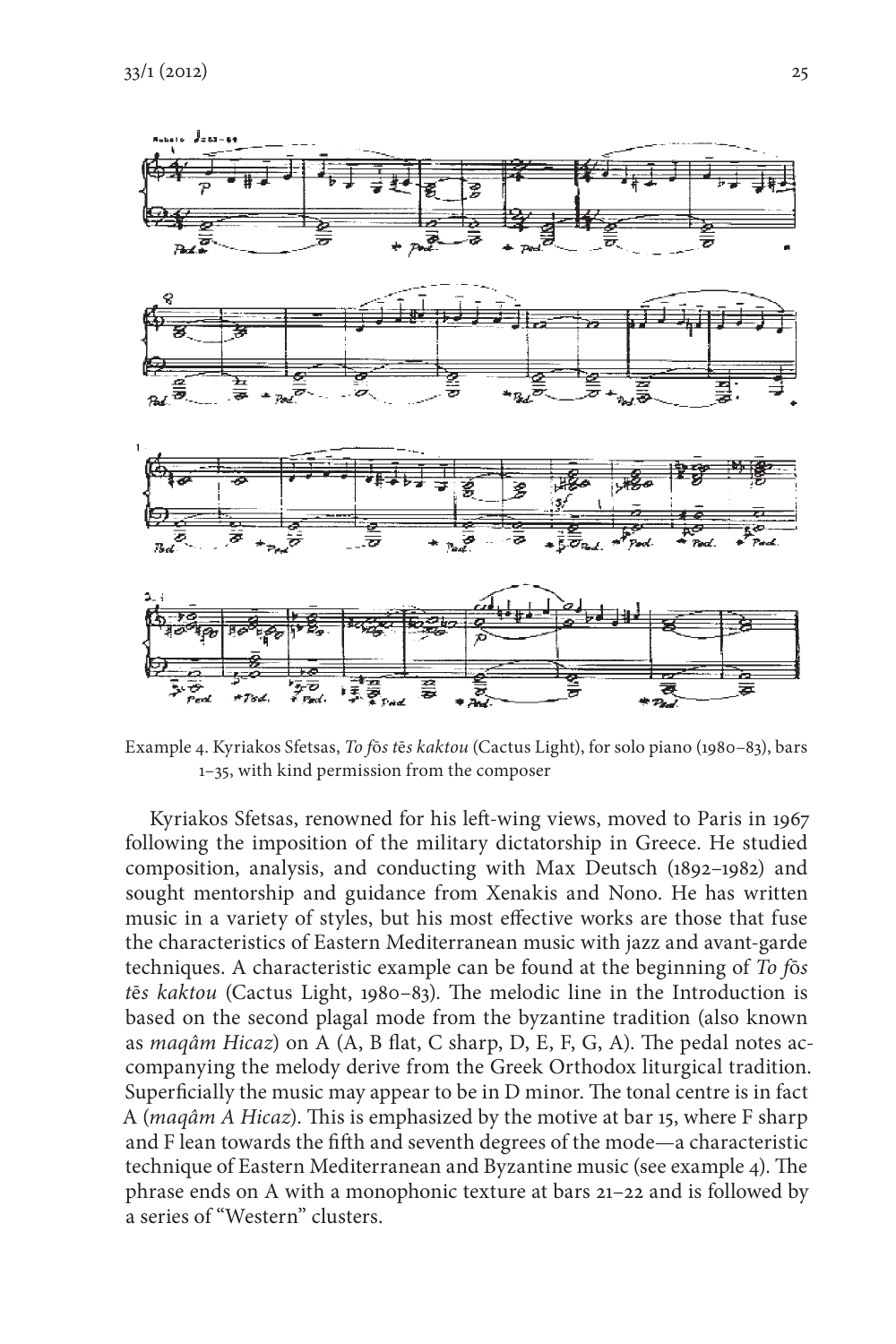26 *Intersections*

Similar examples of the mixing of seemingly incompatible styles can be found in the work of numerous composers, such as George Kouroupos (1942–). The central figure among this group of composers is Theodore Antoniou. As the president of the Greek Composer's Union and as professor of music he played a key role in setting up institutional and intellectual frameworks within which popular traditions and styles could be re-examined from a fresh point of view.

## **The music of Theodore Antoniou**

Over the past fifty years, Antoniou has established himself on the international scene as a composer, conductor, and professor of composition, and, like Xenakis, he has spent much of his career abroad, notably as professor of composition at the University of Boston.<sup>22</sup> Nevertheless, Greece and Greek culture have had a profound impact on his work throughout his career. Indeed he proudly put his national identity on display in one of his early opportunities for international recognition. In advance of the 1972 Olympic Games held in Munich, the organizing committee commissioned Antoniou to compose a work for the event. Antoniou composed *Nenik*ē*kamen* (We won) for mezzo-soprano, baritone, narrator, four-voice choir, and orchestra (1971). The title refers to the legend according to which in 490 BCE the Athenian warrior Philippidēs ran the forty kilometres from Athens to Marathon to announce the victory of the Greeks over the Persians. Upon uttering the word, he collapsed and died of exhaustion. As appropriate as this title may have been for the event, it was certainly out of sync with the tenor of the times. In this regard it is instructive to compare Antoniou's work with another, more well-known work that was also commissioned for the 1972 Games: *Exotica* for six singing instruments with ten or more non-European instruments (1971–72) by Mauricio Kagel (1931–2008). As the title indicates, the composer asked six professionally trained musicians to perform on non-European instruments. The work is designed to "question the dominance of Western music or 'culture' and to evoke the primeval origins of music-making, when singing was still at one with making sound out of simple, everyday objects" (Universal Edition, n.d.). Kagel's work resonated sympathetically with the reigning ideology of the day that considered unbridled expressions of nationalist pride politically incorrect, particularly in the German Federal Republic.

For Antoniou, cultural identity must be expressed through music and not merely indicated in a title. Examples of national/popular elements can be found throughout his music, including pieces that use neutral titles. For example,

<sup>22</sup> He has been engaged by well-known orchestras and has founded and directed various contemporary music ensembles, notably ALEA II and III at Stanford University and Boston University, respectively. His work is published by Bärenreiter, G. Schirmer, and Philippos Nakas, and he is currently professor of composition at Boston University. Antoniou has also received many awards and prizes, including the National Endowment for the Arts Fellowship grants and the Richard Strauss Prize, as well as commissions from the Fromm, Guggenheim, the Koussevitzky Foundations, etc. (ALEA III, n.d.). Finally, over two hundred works have been published by Bärenreiter Verlag, G. Schirmer and Philippos Nakas (Antoniou, 2007).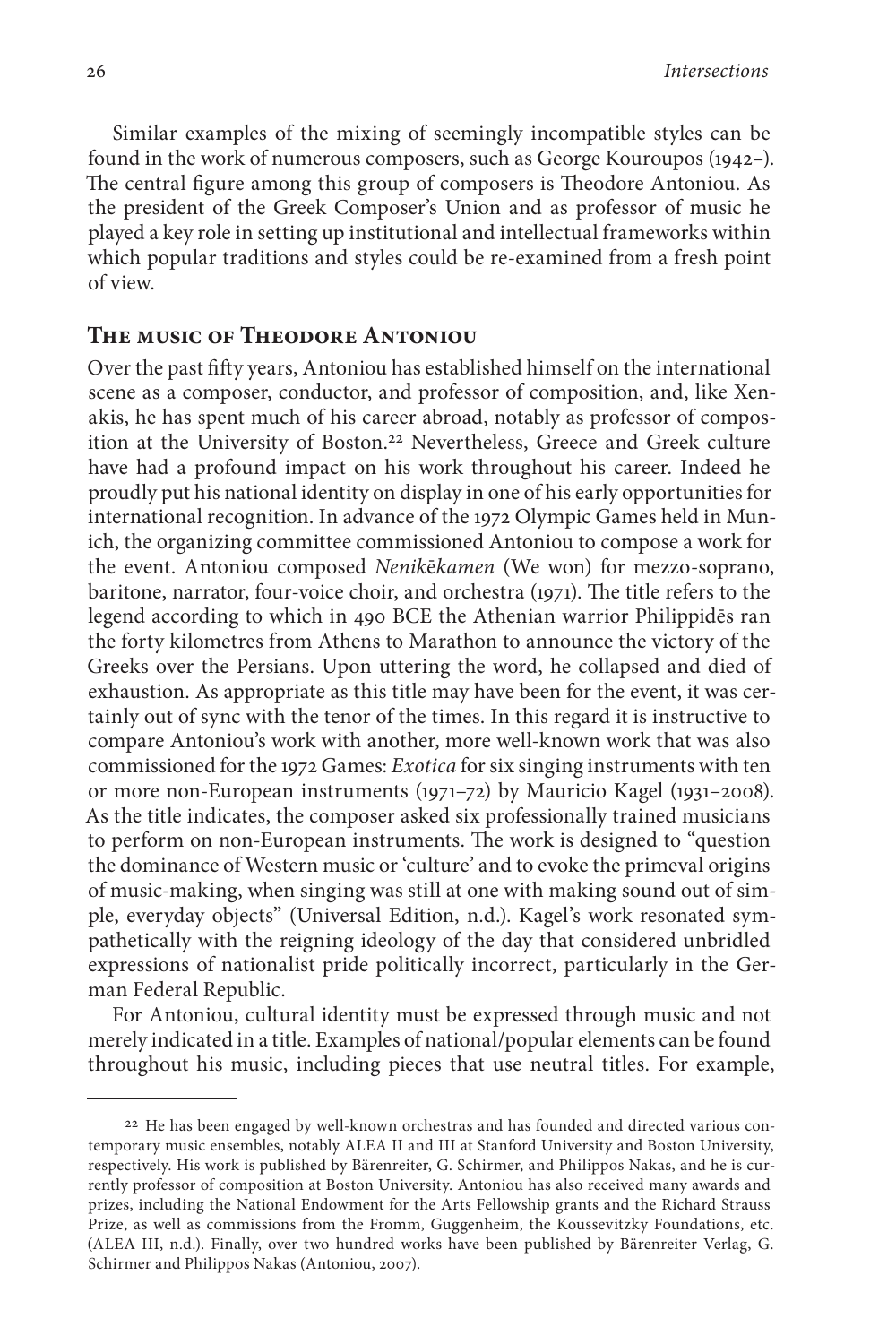

Example 5. Theodore Antoniou, *Concerto for Strings,* for string orchestra and percussion (1992), bars 105–13, with kind permission from the composer

both the *Octet* (1986) and the *String Concerto* (1992) employ melodic material organized in duple and triple rhythmic units that are typical of traditional music in Greece and indeed throughout the Balkan peninsula: for example 5/8  $(3 + 2)$ , 7/8  $(3 + 2 + 2)$ , or 9/8  $(3 + 2 + 2 + 2)$  (see bars 106–13 in example 5).

This intermingling of folk elements is an important aspect of Antoniou's work in all phases of his career. As he worked to master twelve-tone technique in the late 1950s and early 1960s (see, for example, his *Sonatina for Violin and Piano,* op. 6, 1958), he was also assimilating the lessons of his first teacher Kalomoirēs (see Antoniou's *Deka* Ē*pirotika Tragoudia* [Ten Songs from Ēpirus], 1962). Kalomoirēs encouraged his students to explore Greek traditional music from various regions, appreciate its unique character, and gradually develop personal approaches to the integration of aspects of this music into their compositions. However, Antoniou was not constrained by the narrow stylistic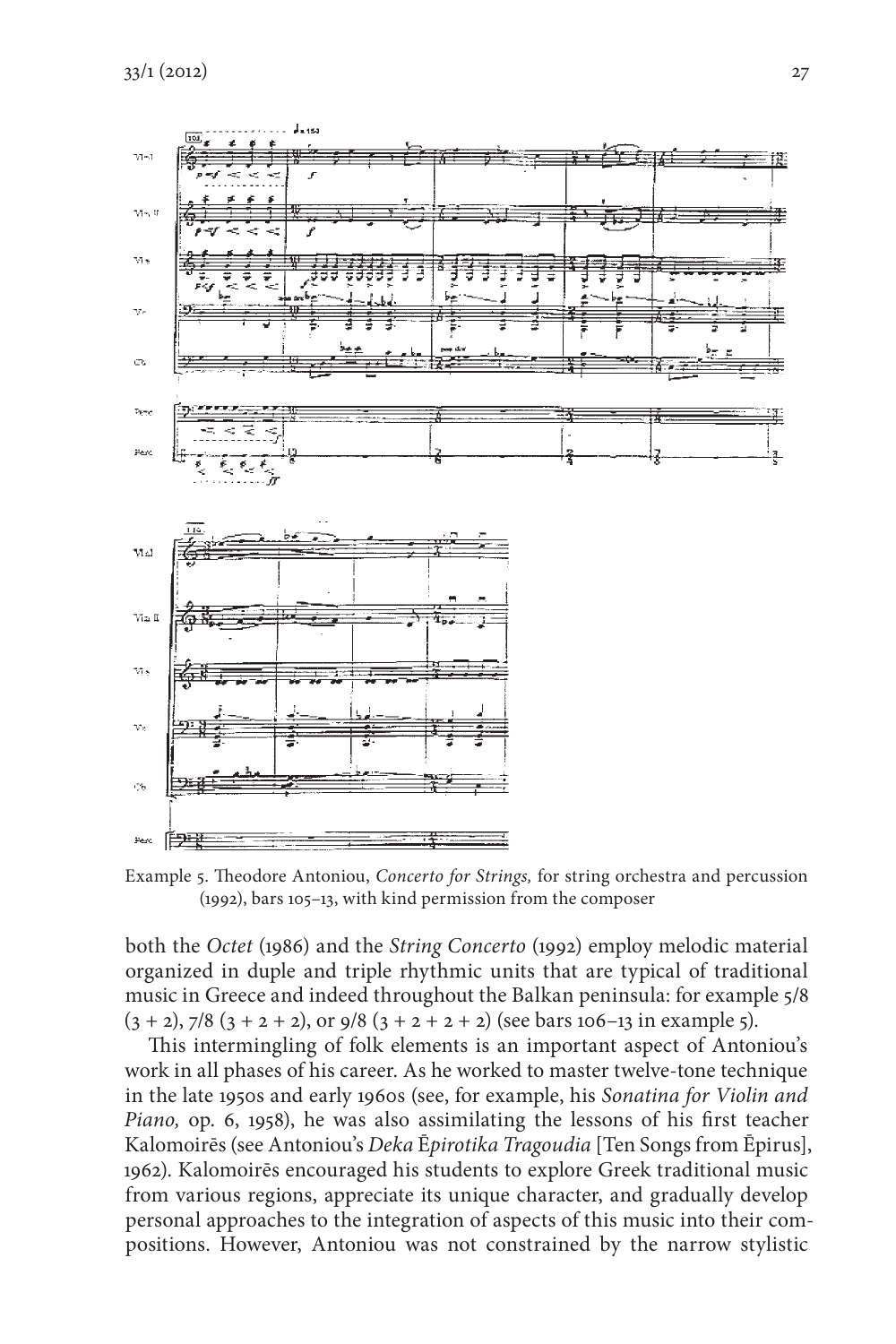

Example 6. Theodore Antoniou, Concerto for Tambura (Bouzouki) and Orchestra, bars 1–6, with kind permission from the composer

conventions of the Greek National School based largely on Kalomoirēs's reception of Wagner. His quest for his own voice led him to explore new ways and means to integrate the elements of Greek traditional music into contemporary composition. A characteristic example in Antoniou's later work is the Concerto for Tambura (Bouzouki) and Orchestra (1988).<sup>23</sup> The composition presents a compelling example of cultural blending and stylistic *métissage,* which can be seen on the very first page of the work. Antoniou demands new and usual techniques from the soloist, turning the sound colour of the bouzouki into a thematically charged musical gesture (see bar 3 in example 6).

By the end of the twentieth century, Greek composers were creatively exploring all aspects of their musical traditions. Fascinated by the use of pentatonic scales in the Greek *moirologi*a, Antoniou used stylistic aspects of these

<sup>23</sup> The premiere of the work took place in Hēraklion, Crete, on 27 August 1988, during the "Musical August" Festival, with Chrēstos Cōnstantinou as the soloist and the orchestra of Boston ALEA III, conducted by the composer.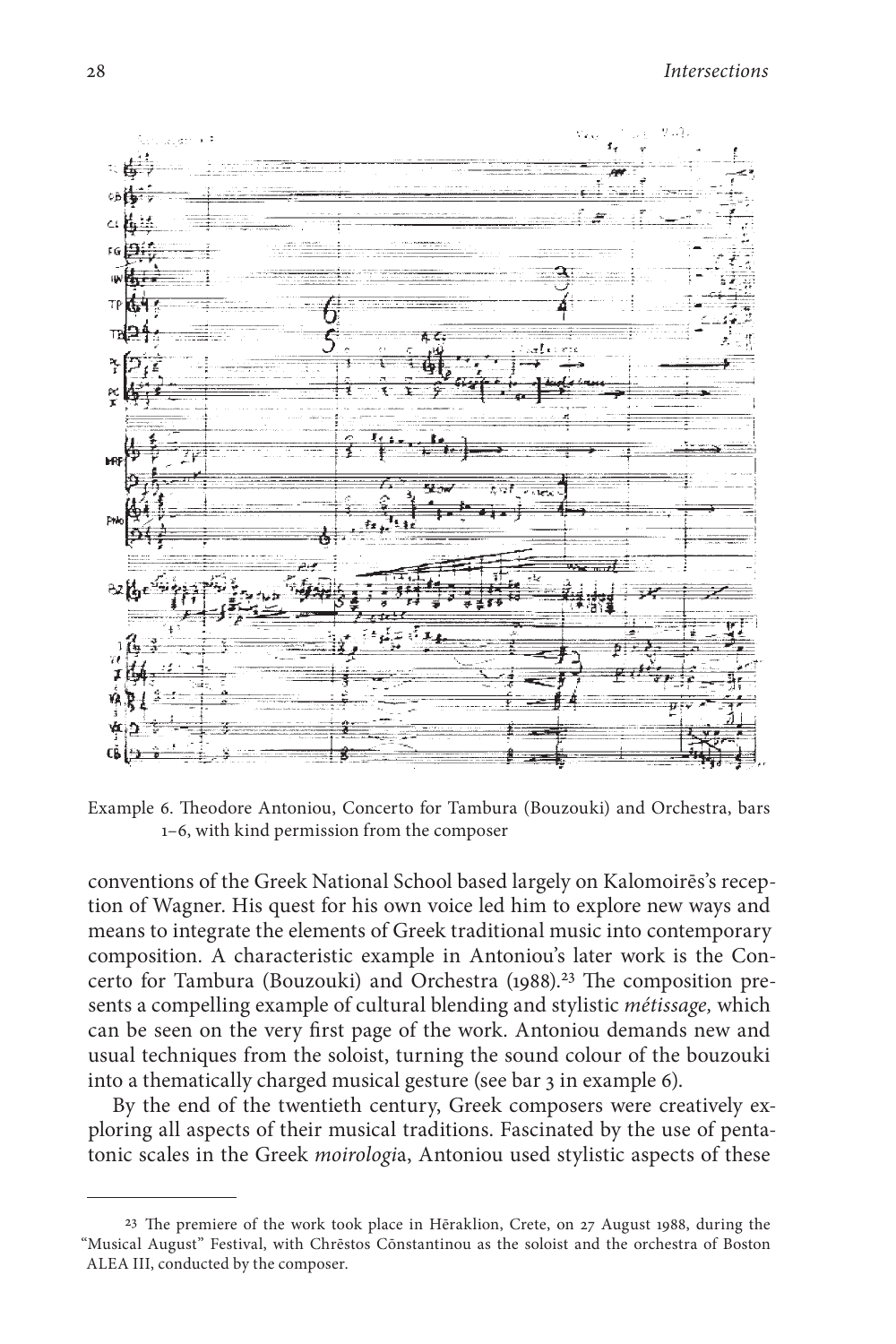

Example 7. Theodore Antoniou, *Lament for Manos,* for solo clarinet (1995), bars 1–34, with kind permission from the composer

traditional lament songs as the basis for a number of instrumental works. *Lament for Michelle* for solo flute (1988) and *Lament for Manos* for solo clarinet (1995) are characterized by the exploration of timbres and techniques associated with the melodic world of folk music practice on the traditional type of these instruments. The latter work was written for Manos Hatzidakis (1925–94), one of the most influential Greek songwriters and composers of the twentieth century, an important promoter of the *rebetika* style and a close friend of Antoniou. In this work, the nuances of the traditional laments are recalled by typical short slips (indicated on the score by the word *bend,* see bar 9 in example 7). The slow appoggiaturas (as noted with the composer's directions on the score) reconstitute on the clarinet the characteristic sobs of these dirges. The subtones, the short slips, the slow appoggiaturas, etc., are associated with the traditional music practice from Greece and are so successfully woven into the extended techniques of Western contemporary music that it is difficult to separate the two practices.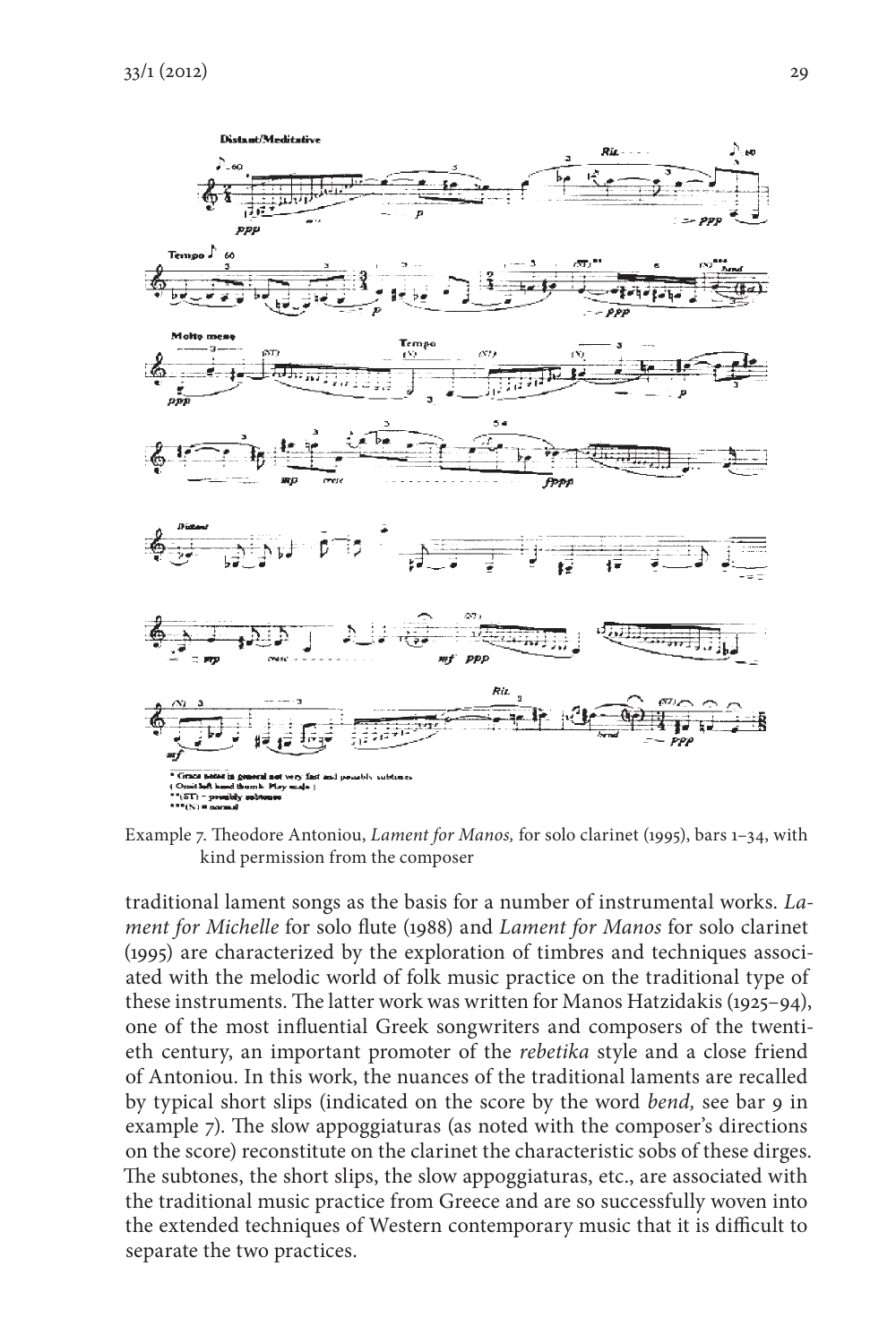Another striking example of Antoniou's ability to weave different styles into a compelling whole and of his engagement with traditional music can be seen in his *Laments,* for narrator, soprano, solo violin, chorus, and orchestra (2004), one of the most dramatic and complex compositions he has written. This work was commissioned by the University of Boston following the untimely death of Antoniou's friend and colleague John Daverio, the musicologist, violinist, and polyglot. Antoniou composed a work that is not only an expression of bereavement for the loss of his good friend, but also a vivid portrait of Daverio's versatile mind. Antoniou employed the folk dirges of countries and languages that Daverio knew, and he used the solo violin (Daverio's instrument) to hold this stylistic diversity together. Antoniou's work underscores the global character of grief and shows that the Greek source material is universally significant. At the same time, it also demonstrates that identity is normally a *métissage* made up of many and various components.

#### **Concluding remarks**

Identity is and has always been both individual and collective. During the nineteenth century, the emerging nation-states reinforced their legitimacy by forging and promoting national identities with attendant political, cultural, and moral claims (Ignatieff 1993, xii). In this process the newly invented concepts of art and folk music were conscripted to serve national ends (Bohlman 2012, 34–6). Following the Second World War and the Holocaust, nationalism and collective identity have become problematic topics to deal with. Furthermore the triumph of the mass-consumption societies in the West has led to the promotion of identity as primarily an individual phenomenon: a construction of personally enacted values. The result can be a completely unstructured or de-structured society modelled on Los Angeles: "a desert of detail without shape, the paradise (or hell) of those who 'did their own thing'" (Hobsbawm 1994, 516). Seen from this perspective, communal or collective values are often judged to be old-fashioned, superannuated concepts that tend to transform culture into static, formulaic, politically charged clichés. The past decades have witnessed a resurgent discussion of collective identity, including a re-evaluation of the role of the nation-state. Michael Ignatieff (1993, xxii–xxiii) noted that no other institution has the capacity to provide security and civility to its citizens, a point that resonates in recent writing about music. Ian Biddle and Vanessa Knights (2007, 11) have argued that between the extremes of the local and the global we need to recapture the middle ground (that imagined or real place that enables the discursive existence of regional or national identities). While recognizing that unbridled nationalism can beget intolerance, bigotry, xenophobia, and genocide, we should not forget that communities both small and large constitute irreplaceable vehicles for the transmission of culture, as well as indispensable contexts for understanding and interpreting it. Language itself is a consequence of community.

Coming back to Greece, how does the work of twentieth-century composers from Skalkōttas to Antoniou differ from that of, say, Bartók and Kodály,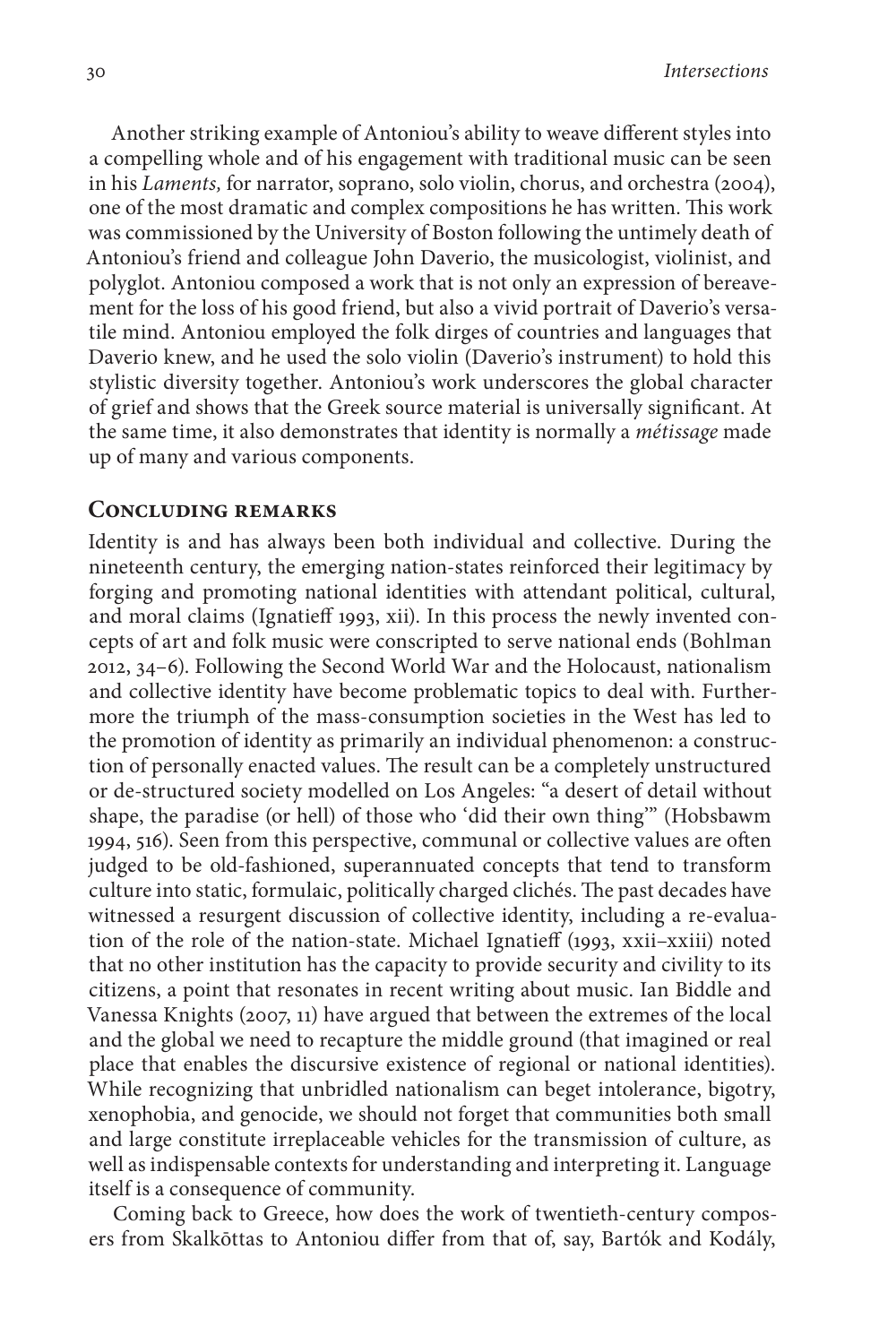who undertook to establish a national music culture based on the music of the Hungarian peasantry? First, the Byzantine tradition and rural folk music did not have to be rediscovered in the way that Bartók and Kodály "unearthed" Hungarian folk music. Byzantine liturgical music, as well as rural folk music, was well known and easily accessible. These sources continue to inspire and stimulate new music to this day (for more on the strong relationship between the Byzantine legacy and the popular music of Greece, see Baud-Bovy 1983). Second, in the music of Kodály and Bartók (during the early phases of his career), there is a clear sense that they were using elements of folk music (from Hungary) to establish a "high" art style that would be recognizable as specifically Hungarian (Kodály 1964, 70–71). As mentioned above, the stark division between high- and low-brow styles that was and continues to be so characteristic of Western European music cultures is not nearly as strongly felt in the music of Greece. In Bartók's late work, we do find pieces such as *Contrasts* for violin, clarinet, and piano (written for Joseph Szigeti, Benny Goodman, and himself) that attempt to override this stylistic division, but this work is an exception that confirms the rule. In Greece the situation is different. Rather than being relegated to an imaginary museum, the popular and folk traditions of Greece continue to evolve and irrigate the musical culture of Greece as a whole.

The division between high- and low-brow styles is a legacy of Romantic aesthetics that is now fading. Consequently, the music of Greece is not only different, it can be seen as a model to emulate, and this would not be new. For more than a thousand years, the music cultures of the West have been regularly rejuvenated and reinvented by going back to Greece and its cultural legacy. After all, Greece has always been the taproot of the Western world and will continue to exercise this function even as Western culture transforms itself into something new.

#### **Acknowledgements**

We are indebted to Kaiti (Katy) Romanou, professor of musicology, University of Athens, for her suggestions and advice on issues related to Greek music.

#### **References**

- Adorno, Theodore. (1949) 2006. *Philosophy of New Music.* Translated and edited by Robert Hullot-Kentor. Minneapolis: University of Minnesota Press.
- ALEA III. n.d. "About Theodore Antoniou." http://www.aleaiii.com/theodore -antoniou/.
- Antoniou, Theodore. 2007. *Works Catalogue.* Athens: Philippos Nakas.
- Barulich, Frances M., and Paul E. Schlotthauer. 2005. "Chronology: Music, Other Arts and Philosophy, History." Richard Taruskin. *The Oxford History of Western Music.* New York: Oxford University Press, 6:1–65.
- Baud-Bovy, Samuel. 1983. *Essai sur la Chanson Populaire Grecque.* Nauplion: Fondation ethno-graphique du Péloponnèse.
- Beal, Amy C. 2006. *New Music, New Allies: American Experimental Music in West Germany from the Zero Hour to Reunification.* Berkeley: University of California Press.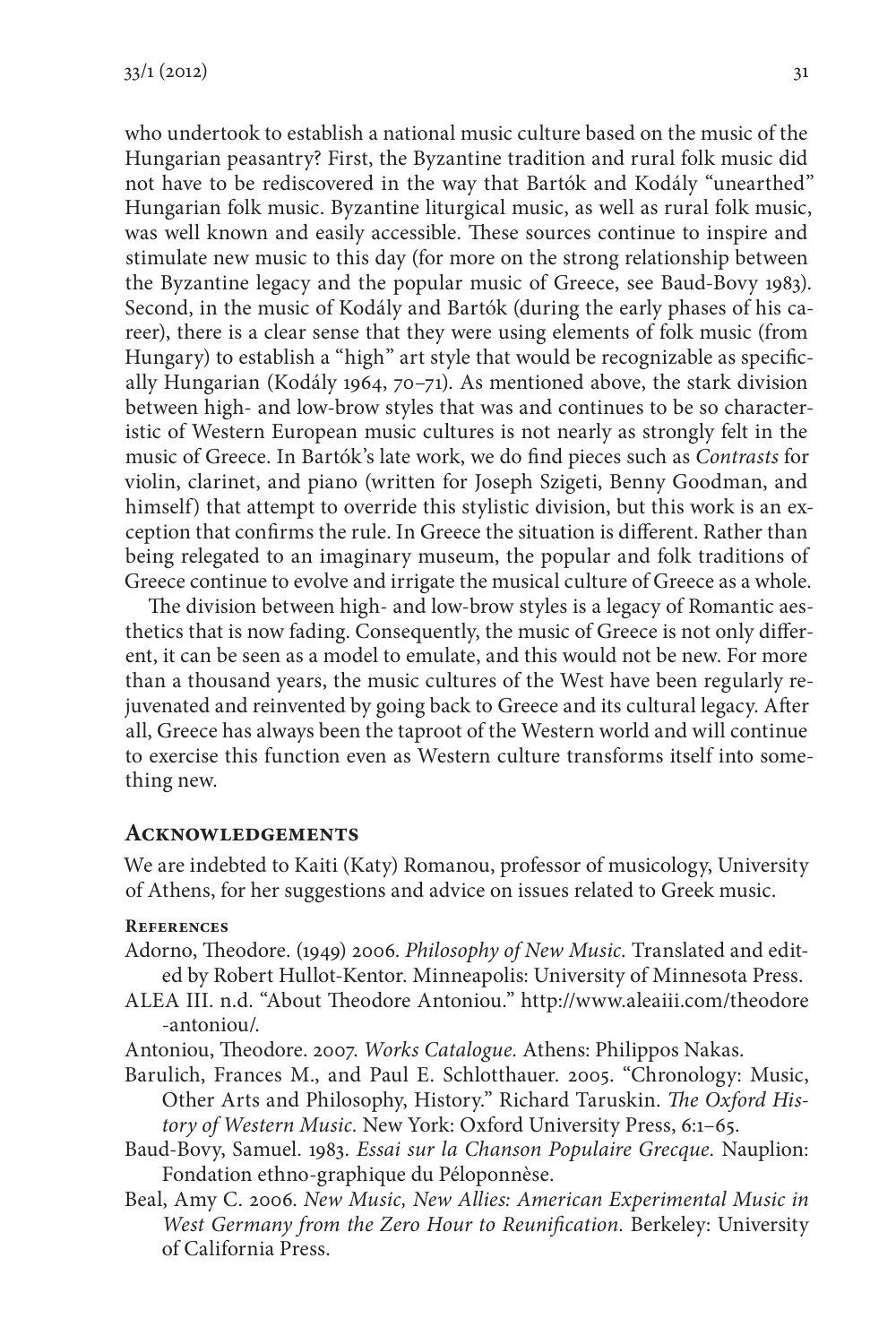- Biddle, Ian, and Vanessa Knights, eds. 2007. "Introduction: National Popular Musics—Betwixt and between the Local and the Global." In *Music, National Identity and the Politics of Location: Between the Global and the Local.* Edited by Biddle and Knights, 1–18. Aldershot, UK: Ashgate.
- Bohlman, Philip V. 2012. "Music and Culture: Historiographies of Disjuncture, Ethnographies of Displacement." In *The Cultural Study of Music: A Critical Introduction.* 2nd ed. Edited by Martin Clayton, Trevor Herbert, and Richard Middleton, 28–39. New York: Routledge.
- Boulez, Pierre. 1970. "Sprengt die Opernhäuser in die Luft!" In *… wir danken Ihnen für dieses Gespräch: 24 Spiegel Gespräche,* edited by Walter Busse, 285–94. Munich: Deutsche Taschenbuch Verlag.
- Burkholder, Peter J., Donald J. Grout, and Claude V. Palisca. 2010. *A History of Western Music.* 8th ed. New York: W. W. Norton.
- Central Intelligence Agency (CIA). 1950. "Current Situation in Greece." http://www.foia.cia.gov/sites/default/files/document\_conversions/89801/ DOC\_0000258841.pdf.
- Curry, Robert. 2011. "Music East of the Rhine." In *The Cambridge Companion to Medieval Music,* edited by Mark Everist, 171–82. Cambridge, UK: Cambridge University Press.
- Dahlhaus, Carl. 1989. *Between Romanticism and Modernism: Four Studies in the Music of the Late Nineteenth Century.* Translated by Mary Whittall. Berkeley: University of California Press.
- Duchesneau, Louise, and Wolfgang Marx, eds. 2011. *György Ligeti: Of Foreign Lands and Strange Sounds.* Woodbridge, ON: Boydell.
- Ferguson, Niall. 2012. *Civilization: The West and the Rest.* London: Penguin Books.
- Gelbart, Matthew. 2007. *The Invention of "Folk Music" and "Art Music": Emerging Categories from Ossian to Wagner.* Cambridge, UK: Cambridge University Press.
- Handschin, Jacques. 1990. *Musik Geschichte im Überblick.* 4th ed. Wilhelmshaven: Florian Noetzel Verlag.
- Hobsbawm, Eric. 1994. *Age of Extremes: The Short Twentieth Century 1914–1991.* London: Abacus.
- ———. 2012. "Introduction: Inventing Traditions." In *The Invention of Tradition,* edited by Eric Hobsbawm and Terrence Ranger, 1–14. Cambridge, UK: Cambridge University Press and Canto edition.
- Hoppin, Richard H. 1978. *Medieval Music.* New York: W. W. Norton.
- Ignatieff, Michael. 2006. *Blood and Belonging: Journeys into the New Nationalism.* London: Penguin.
- Johnson, David Martel. 2003. *How History Made the Mind: The Cultural Origins of Objective Thinking.* Chicago: Open Court.
- Kaldellis, Anthony. 2007. *Hellenism in Byzantium: The Transformations of Greek Identity and the Reception of the Classical Tradition.* Cambridge, UK: Cambridge University Press.
- Kerman, Joseph. 1985. *Musicology.* London: Fontana/Collins.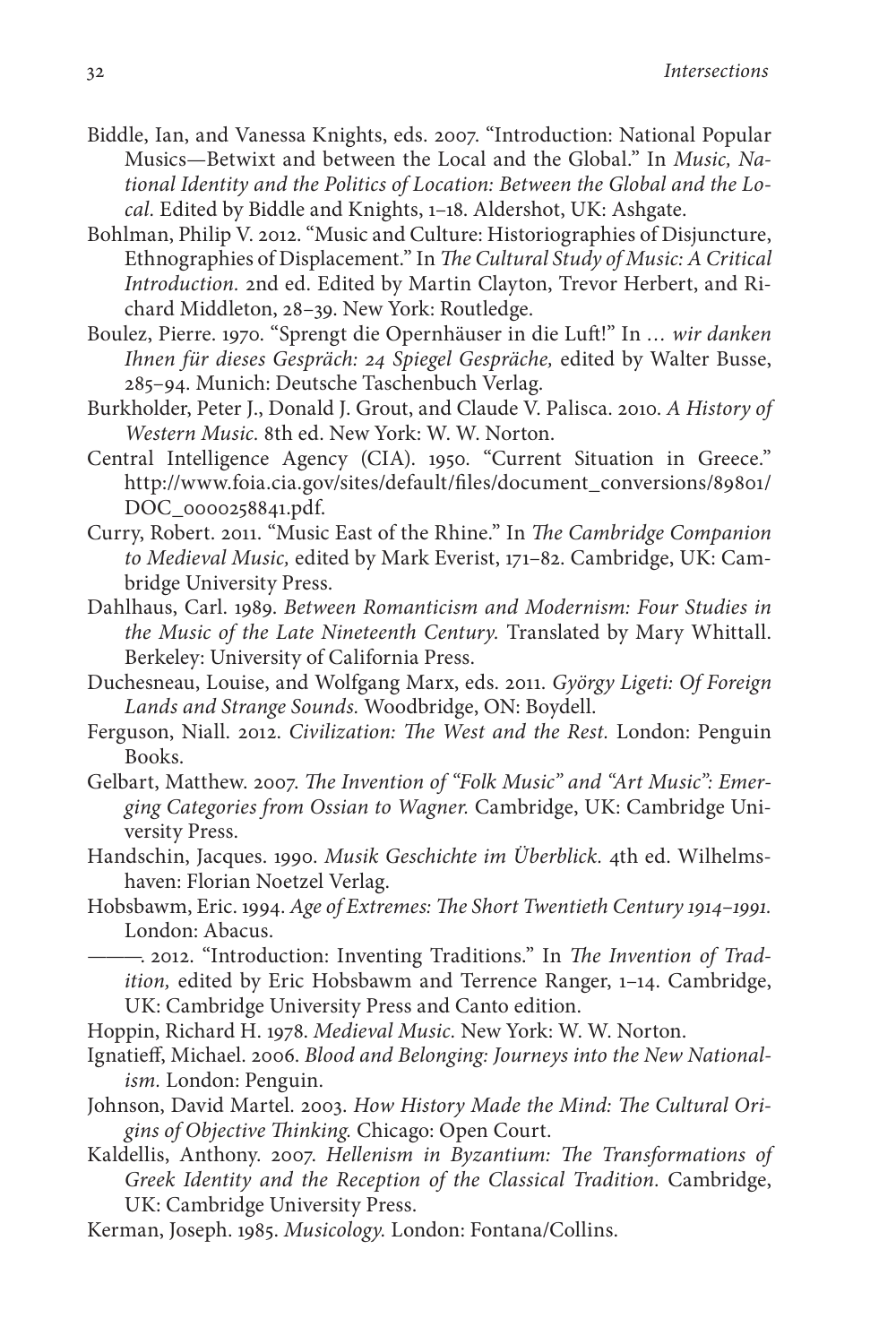- Kodály, Zoltán. (1925) 1964. "Thirteen Young Hungarian Composers." In *The Selected Writings of Zoltán Kodály,* edited by Ferenc Bónis, translated by Lili Halápy and Fred Macnicol, 70–74. Budapest: Corvina.
- Kramer, Lawrence. 1996. *Classical Music and Postmodern Knowledge.* Berkeley: University of California Press.
- Kundera, Milan. 2005. *Testaments Betrayed: An Essay in Nine Parts.* Translated by Linda Asher. New York: Harper Collins.
- Leotsakos, George. 2001. "The Athens Conservatory and the National School." Edited by Kostas Moschos. Edited and translated by Natalia Tsakmakidou. Greek Music Information Center. http://www.musicportal.gr/ greek\_modern\_music\_athens\_conservatoire/?lang=en.
- Mazower, Mark. 2002. *The Balkans: From the End of Byzantium to the Present Day.* London: Phoenix.
- McEwan, Cheryl. 2009. *Postcolonialism and Development.* London: Routledge.
- Pentland, Barbara. 1950. "Canadian Music, 1950." *Northern Review* 3 (3): 43–46.
- Poulakis, Nick. 2009. "Chrēstou, Adamēs, Koukos: Greek Avant-garde Music during the Second Half of the 20th Century." In *Serbian and Greek Art Music: A Patch of Western Music History,* edited by Katy (Katie) Romanou, 187–203. Bristol, UK: Intellect Books.
- Psychopaidēs, Kosmas. 1997. *Politics within Meanings.* Athens: Nēsos.
- Romanou, Katy (Kaiti). 2000. *Istoria tēs Ellinikēs Entehnēs Mousikēs* [History of Greek Art Music]. Athens: Koultoura.
- ———. 2006. "Stochastic *Jeux.*" *Poliphonia* 9:207–18.
- ———. 2009. "The Ionian Islands" and "Nikos Skalkōttas." In Romanou 2009, 99–124 and 163–86 respectively.
- Sallis, Friedemann. 2000. "Le paradoxe postmoderne et l'œuvre tardive de Luigi Nono." *Circuit musiques contemporaines* 11 (1): 69–84.
	- ———. 2003. "Deconstructing the Local: The Aesthetic Space and Geographic Place of Oscar Morawetz's String Quartet No. 5 'A Tribute to Wolfgang Amadeus Mozart' (1991)." *Canadian University Music Review / Revue de musique des universités canadiennes* 24 (1): 7–29.
	- ———. 2011a. "Introduction." In *Centre and Periphery, Roots and Exile: Interpreting the Music of István Anhalt, György Kurtág and Sándor Veress,* edited by Friedemann Sallis, Robin Elliott, and Kenneth DeLong, 1–25. Waterloo, ON: Wilfrid Laurier University Press.
- ———. 2011b. "'We play with music and the music plays with us': Sándor Veress and His Student György Ligeti." In Duchesneau and Marx 2011, 1–16.
- Samson, Jim. 2010. "Little Stories for the Balkans." In *Music and Displacement: Diaspora, Mobilities, and Dislocations in Europe and Beyond,* edited by Erik Levi and Florian Scheding, 181–95. In *Europea: Ethnomusicologies and Modernities,* no. 10. Edited by Philip V. Bohlman and Martin Stokes. Lanham, MD: Scarecrow.
- Schoenberg, Arnold. 1975. *Style and Idea: Selected Writings.* Edited by Leonard Stein. Translated by Leo Black. Berkeley: University of California Press.
- Steinitz, Richard. 2011. "À qui un homage? Genesis of the Piano Concerto and the Horn Trio." In Duchesneau and Marx 2011, 169–212.